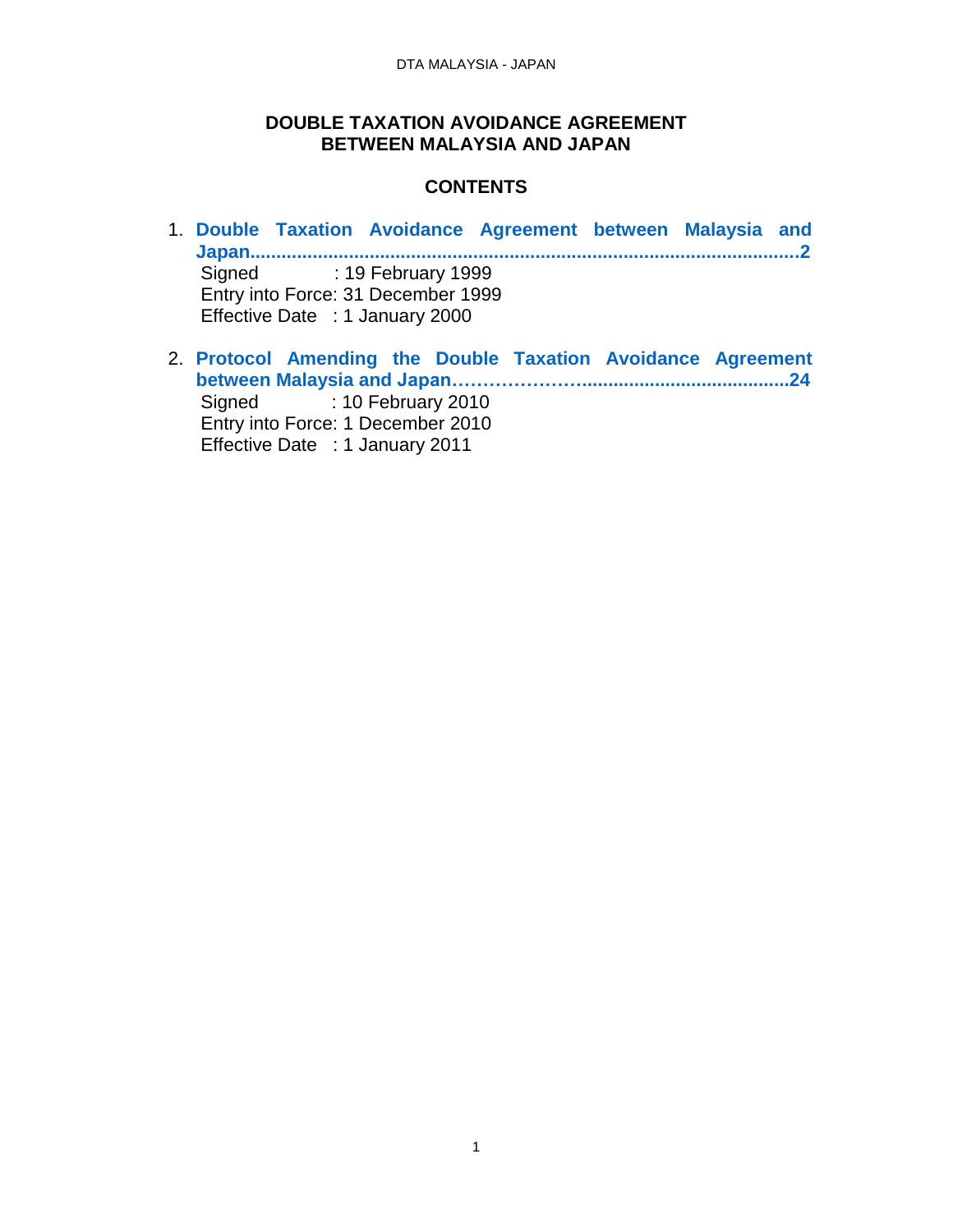<span id="page-1-0"></span>P.U. (A) 167/1999 Signed : 19 February 1999. Entry into Force : 31 December 1999. Effective Date : 1 January 2000

#### **AGREEMENT BETWEEN THE GOVERNMENT OF MALAYSIA AND THE GOVERNMENT OF JAPAN FOR THE AVOIDANCE OF DOUBLE TAXATION AND THE PREVENTION OF FISCAL EVASION WITH RESPECT TO TAXES ON INCOME**

The Government of Malaysia and the Government of Japan,

Desiring to conclude an Agreement for the avoidance of double taxation and the prevention of fiscal evasion with respect to taxes on income, Have agreed as follows:

#### **ARTICLE 1**

This Agreement shall apply to persons who are residents of one or both of the Contracting States.

#### **ARTICLE 2**

- 1. This Agreement shall apply to the following taxes:
	- (a) in Malaysia:
		- (i) the income tax; and
		- (ii) the petroleum income tax

(hereinafter referred to as "Malaysian tax");

- (b) in Japan:
	- (i) the income tax;
	- (ii) the corporation tax; and
	- (iii) the local inhabitant taxes

(hereinafter referred to as "Japanese tax").

2. This Agreement shall also apply to any identical or substantially similar taxes, whether national or local, which are imposed after the date of signature of this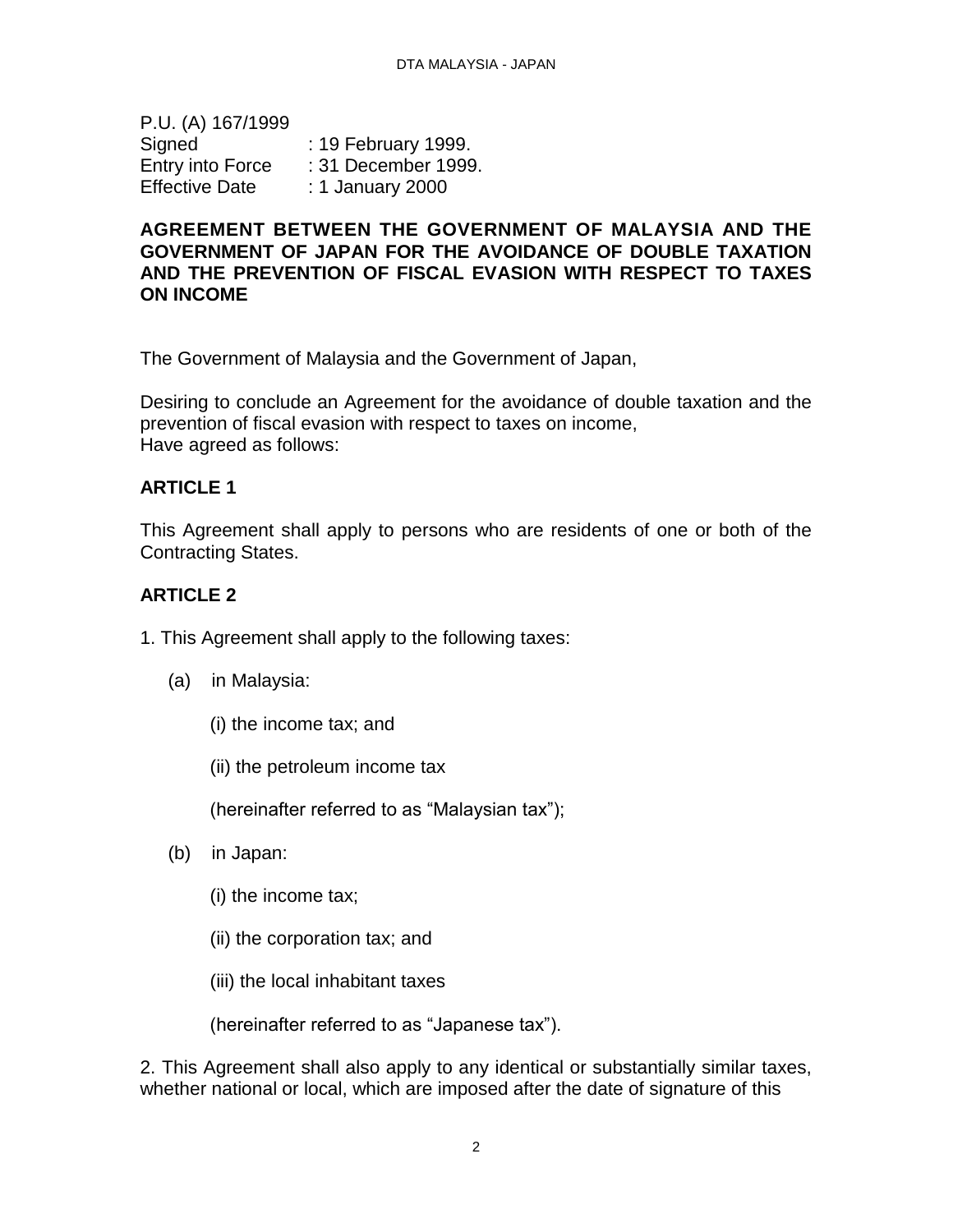Agreement in addition to, or in place of, those referred to in paragraph 1. The competent authorities of the Contracting States shall notify each other of any substantial changes which have been made in their respective taxation laws within a reasonable period of time after such changes.

# **ARTICLE 3**

1. For the purposes of this Agreement, unless the context otherwise requires:

- (a) the term "Malaysia" means the territories of the Federation of Malaysia, the territorial waters of Malaysia and the sea-bed and subsoil of the territorial waters, and includes any area extending beyond the limits of the territorial waters of Malaysia, and sea-bed and subsoil of any such area, which has been or may hereafter be designated under the laws of Malaysia and in accordance with international law as an area over which Malaysia has sovereign rights for the purposes of exploring and exploiting the natural resources, whether living or non-living;
- (b) the term "Japan", when used in a geographical sense, means all the territory of Japan, including its territorial sea, in which the laws relating to Japanese tax are in force, and all the area beyond its territorial sea, including the sea-bed and subsoil thereof, over which Japan has jurisdiction in accordance with international law and in which the laws relating to Japanese tax are in force;
- (c) the terms "a Contracting State" and "the other Contracting State" mean Malaysia or Japan, as the context requires;
- (d) the term "tax" means Malaysian tax or Japanese tax, as the context requires;
- (e) the term "person" includes an individual, a company and any other body of persons which is treated as an entity for tax purposes;
- (f) the term "company" means any body corporate or any entity which is treated as a body corporate for tax purposes;
- (g) the terms "enterprise of a Contracting State" and "enterprise of the other Contracting State" mean respectively an enterprise carried on by a resident of a Contracting State and an enterprise carried on by a resident of the other Contracting State;
- (h) the term "international traffic" means any transport by a ship or aircraft operated by an enterprise of a Contracting State, except when the ship or aircraft is operated solely between places in the other Contracting State;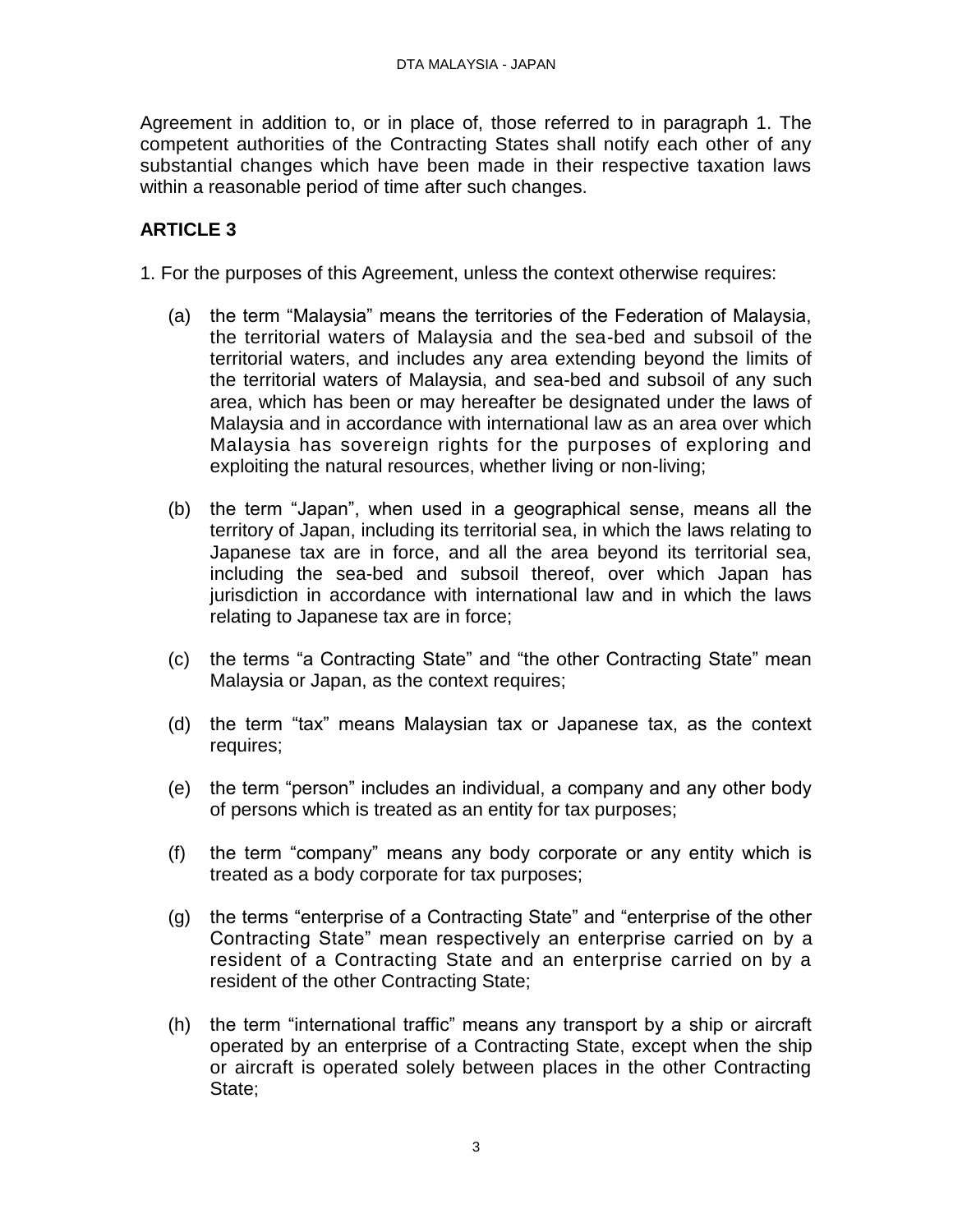- (i) the term "nationals" means:
	- (i) in the case of Malaysia, any individual possessing the citizenship of Malaysia and any legal person, partnership, association and any other entity deriving its status as such from the laws in force in Malaysia;
	- (ii) in the case of Japan, all individuals possessing the nationality of Japan and all juridical persons created or organized under the laws of Japan and all organizations without juridical personality treated for the purposes of Japanese tax as juridical persons created or organized under the laws of Japan; and
- (j) the term "competent authority" means:
	- (i) in the case of Malaysia, the Minister of Finance or his authorized representative;
	- (ii) in the case of Japan, the Minister of Finance or his authorized representative.

2. As regards the application of this Agreement at any time by a Contracting State, any term not defined therein shall, unless the context otherwise requires, have the meaning which it has at that time under the laws of that Contracting State for the purposes of the taxes to which this Agreement applies, any meaning under the applicable tax laws of that Contracting State prevailing over a meaning given to the term under other laws of that Contracting State.

# **ARTICLE 4**

1. For the purposes of this Agreement, the term "resident of a Contracting State" means any person who, under the laws of that Contracting State, is liable to tax therein by reason of his domicile, residence, place of head or main office, place of management or any other criterion of a similar nature.

2. Where by reason of the provisions of paragraph 1 an individual is a resident of both Contracting States, then his status shall be determined as follows:

- (a) he shall be deemed to be a resident only of the Contracting State in which he has a permanent home available to him; if he has a permanent home available to him in both Contracting States, he shall be deemed to be a resident only of the Contracting State with which his personal and economic relations are closer (centre of vital interests);
- (b) if the Contracting State in which he has his centre of vital interests cannot be determined, or if he does not have a permanent home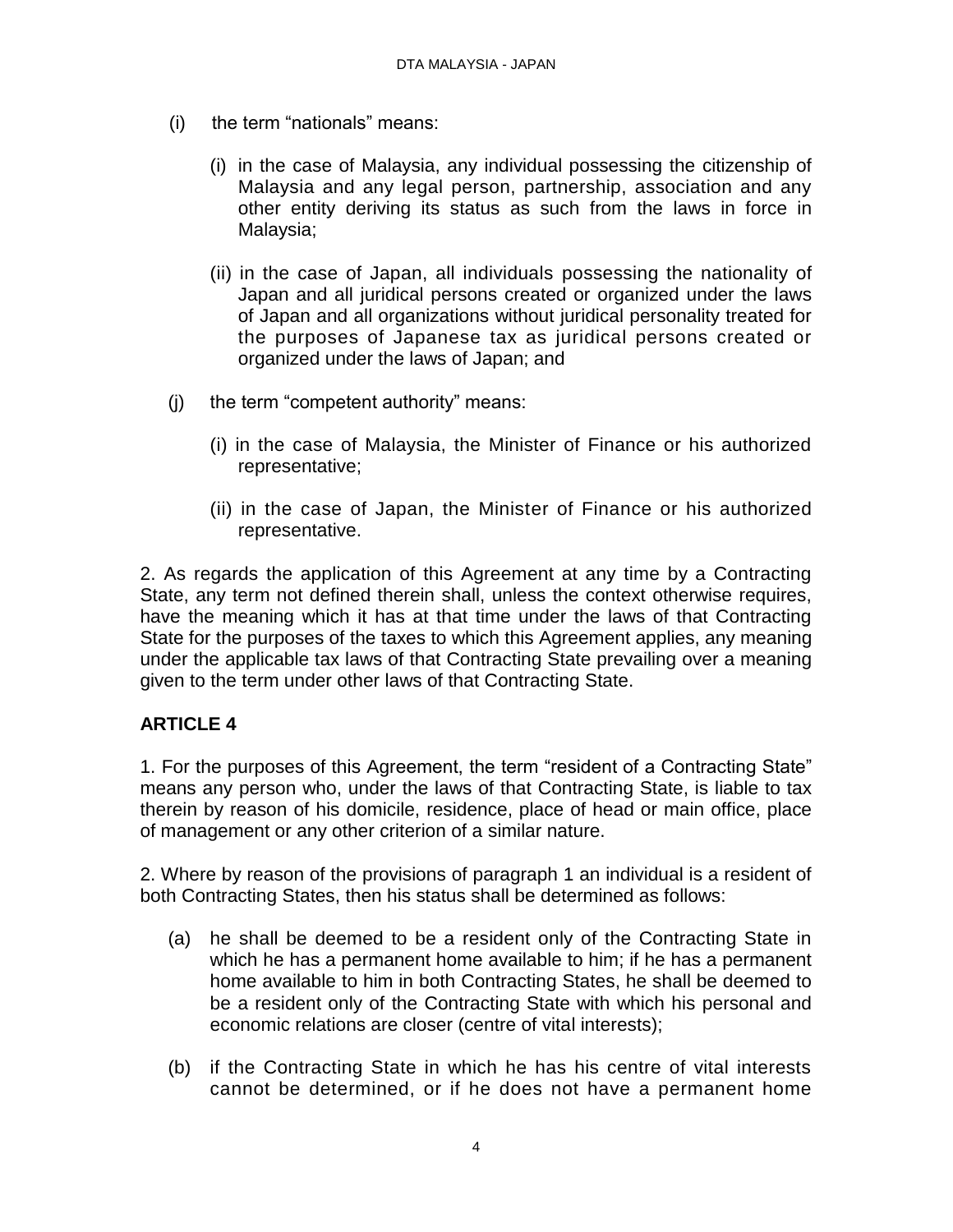available to him in either Contracting State, he shall be deemed to be a resident only of the Contracting State in which he has an habitual abode;

- (c) if he has an habitual abode in both Contracting States or in neither of them, he shall be deemed to be a resident only of the Contracting State of which he is a national;
- (d) if he is a national of both Contracting States or of neither of them, the competent authorities of the Contracting States shall settle the question by mutual agreement.

3. Where by reason of the provisions of paragraph 1 a person other than an individual is a resident of both Contracting States, then the competent authorities of the Contracting States shall determine by mutual agreement the Contracting State of which that person shall be deemed to be a resident for the purposes of this Agreement.

# **ARTICLE 5**

1. For the purposes of this Agreement, the term "permanent establishment" means a fixed place of business through which the business of an enterprise is wholly or partly carried on.

- 2. The term "permanent establishment" includes especially:
	- (a) a place of management;
	- (b) a branch;
	- (c) an office;
	- (d) a factory;
	- (e) a workshop; and
	- (f) a mine, an oil or gas well, a quarry or any other place of extraction of natural resources.

3. A building site, a construction or installation project or supervisory activities in connection therewith, constitutes a permanent establishment only if such site, project or activities lasts more than six months.

4. Notwithstanding the provisions of the preceding paragraphs of this Article, the term "permanent establishment" shall be deemed not to include: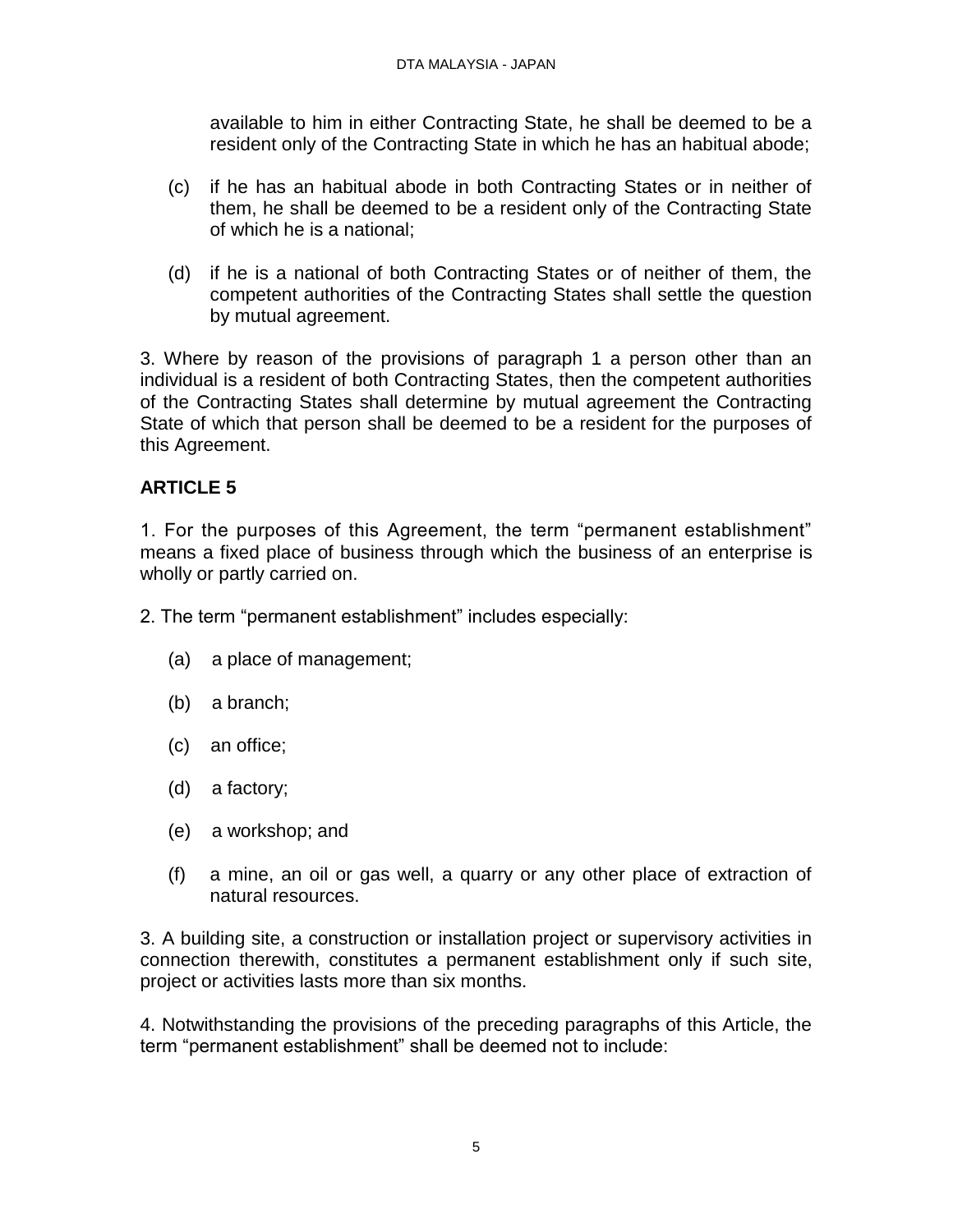- (a) the use of facilities solely for the purpose of storage, display of goods or merchandise belonging to the enterprise;
- (b) the maintenance of a stock of goods or merchandise belonging to the enterprise solely for the purpose of storage or display;
- (c) the maintenance of a stock of goods or merchandise belonging to the enterprise solely for the purpose of processing by another enterprise;
- (d) the maintenance of a fixed place of business solely for the purpose of purchasing goods or merchandise or of collecting information, for the enterprise;
- (e) the maintenance of a fixed place of business solely for the purpose of carrying on, for the enterprise, any other activity of a preparatory or auxiliary character;
- (f) the maintenance of a fixed place of business solely for any combination of activities mentioned in sub-paragraphs (a) to (e), provided that the overall activity of the fixed place of business resulting from this combination is of a preparatory or auxiliary character.

5. Notwithstanding the provisions of paragraphs 1 and 2, where a person – other than an agent of an independent status to whom the provisions of paragraph 6 apply -- is acting in a Contracting State on behalf of an enterprise of the other Contracting State, that enterprise shall be deemed to have a permanent establishment in the first-mentioned Contracting State in respect of any activities which that person undertakes for the enterprise, if such a person:

- (a) has and habitually exercises in the first-mentioned Contracting State an authority to conclude contracts in the name of the enterprise, unless the activities of such person are limited to those mentioned in paragraph 4 which, if exercised through a fixed place of business, would not make this fixed place of business a permanent establishment under the provisions of that paragraph; or
- (b) has no such authority, but habitually maintains in the first-mentioned Contracting State a stock of goods or merchandise from which he regularly delivers goods or merchandise on behalf of the enterprise.

6. An enterprise shall not be deemed to have a permanent establishment in a Contracting State merely because it carries on business in that Contracting State through a broker, general commission agent or any other agent of an independent status, provided that such persons are acting in the ordinary course of their business.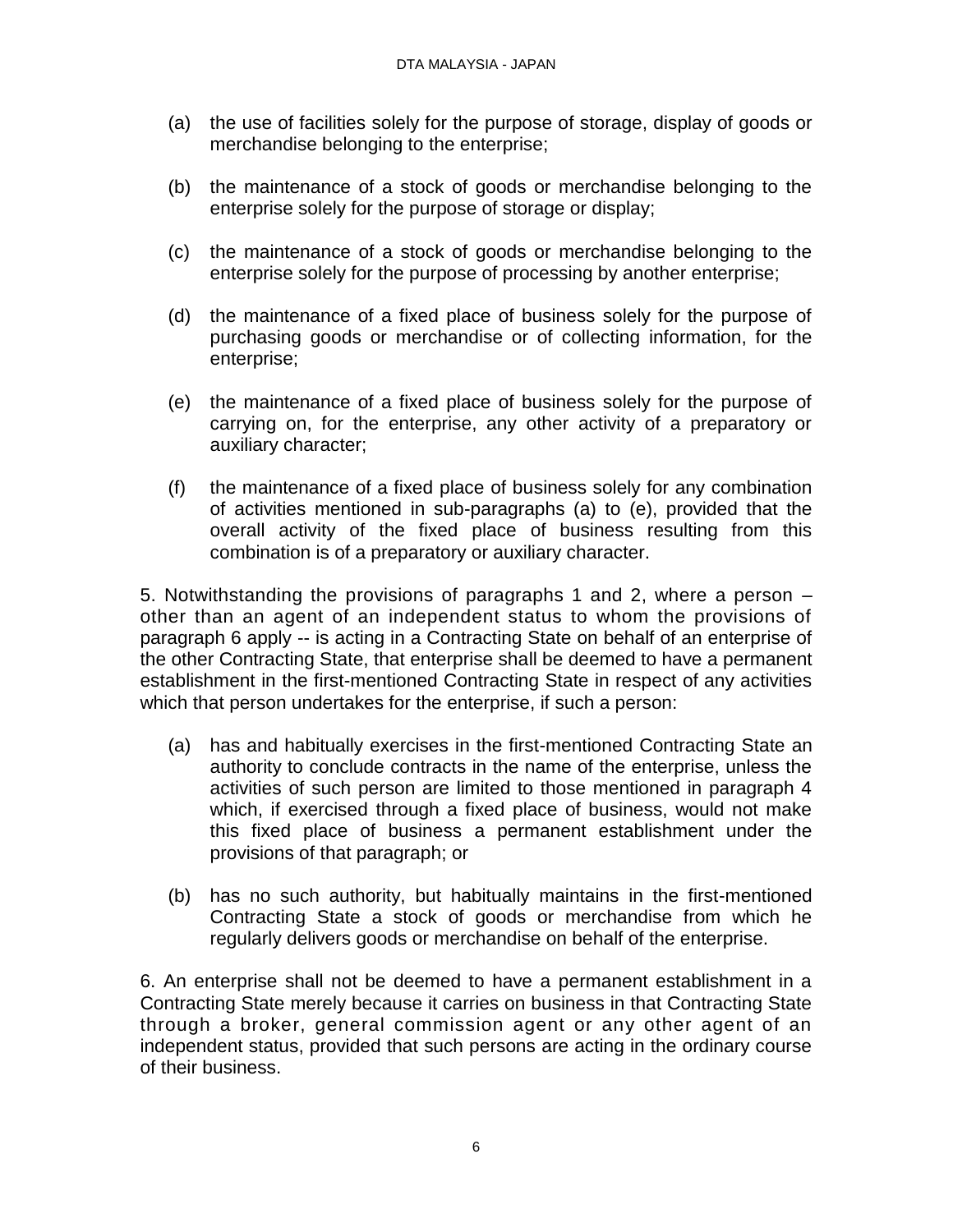7. The fact that a company which is a resident of a Contracting State controls or is controlled by a company which is a resident of the other Contracting State, or which carries on business in that other Contracting State (whether through a permanent establishment or otherwise), shall not of itself constitute either company a permanent establishment of the other.

# **ARTICLE 6**

1. Income derived by a resident of a Contracting State from immovable property (including income from agriculture or forestry) situated in the other Contracting State may be taxed in that other Contracting State.

2. The term "immovable property" shall have the meaning which it has under the laws of the Contracting State in which the property in question is situated. The term shall in any case include property accessory to immovable property, livestock and equipment used in agriculture and forestry, rights to which the provisions of general law respecting immovable property apply, usufruct of immovable property and rights to variable or fixed payments as consideration for the working of, or the right to work, mineral deposits, sources and other natural resources. Ships and aircraft shall not be regarded as immovable property.

3. The provisions of paragraph 1 shall apply to income derived from the direct use, letting, or use in any other form of immovable property.

4. The provisions of paragraphs 1 and 3 shall also apply to the income from immovable property of an enterprise and to income from immovable property used for the performance of independent personal services.

# **ARTICLE 7**

1. The profits of an enterprise of a Contracting State shall be taxable only in that Contracting State unless the enterprise carries on business in the other Contracting State through a permanent establishment situated therein. If the enterprise carries on business as aforesaid, the profits of the enterprise may be taxed in that other Contracting State but only so much of them as is attributable to that permanent establishment.

2. Subject to the provisions of paragraph 3, where an enterprise of a Contracting State carries on business in the other Contracting State through a permanent establishment situated therein, there shall in each Contracting State be attributed to that permanent establishment the profits which it might be expected to make if it were a distinct and separate enterprise engaged in the same or similar activities under the same or similar conditions and dealing wholly independently with the enterprise of which it is a permanent establishment.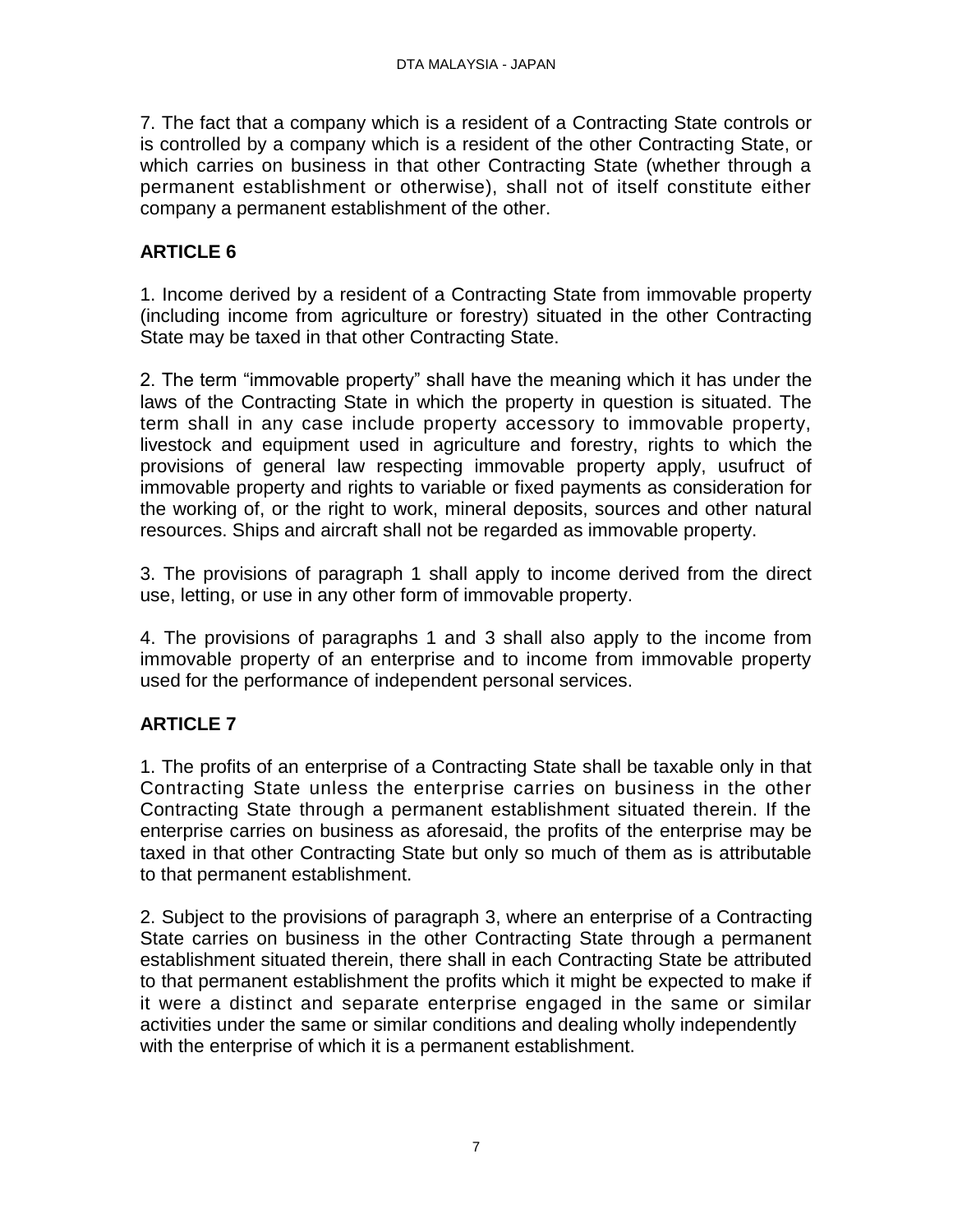3. In determining the profits of a permanent establishment, there shall be allowed as deductions expenses which are incurred for the purposes of the permanent establishment, including executive and general administrative expenses so incurred, whether in the Contracting State in which the permanent establishment is situated or elsewhere.

4. Insofar as it has been customary in a Contracting State to determine the profits to be attributed to a permanent establishment on the basis of an apportionment of the total profits of the enterprise to its various parts, nothing in paragraph 2 shall preclude that Contracting State from determining the profits to be taxed by such an apportionment as may be customary; the method of apportionment adopted shall, however, be such that the result shall be in accordance with the principles contained in this Article.

5. No profits shall be attributed to a permanent establishment by reason of the mere purchase by that permanent establishment of goods or merchandise for the enterprise.

6. For the purposes of the provisions of the preceding paragraphs of this Article, the profits to be attributed to the permanent establishment shall be determined by the same method year by year unless there is good and sufficient reason to the contrary.

7. Where profits include items of income which are dealt with separately in other Articles of this Agreement, then the provisions of those Articles shall not be affected by the provisions of this Article.

#### **ARTICLE 8**

1. Profits from the operation of ships or aircraft in international traffic carried on by an enterprise of a Contracting State shall be taxable only in that Contracting State.

2. Notwithstanding the provisions of Article 2, in respect of the operation of ships or aircraft in international traffic carried on by an enterprise of a Contracting State, that enterprise, if an enterprise of Malaysia, shall be exempt from the enterprise tax in Japan, and, if an enterprise of Japan, shall be exempt from any tax similar to the enterprise tax in Japan which may hereafter be imposed in Malaysia.

3. The provisions of the preceding paragraphs of this Article shall also apply to profits from the participation in a pool, a joint business or an international operating agency.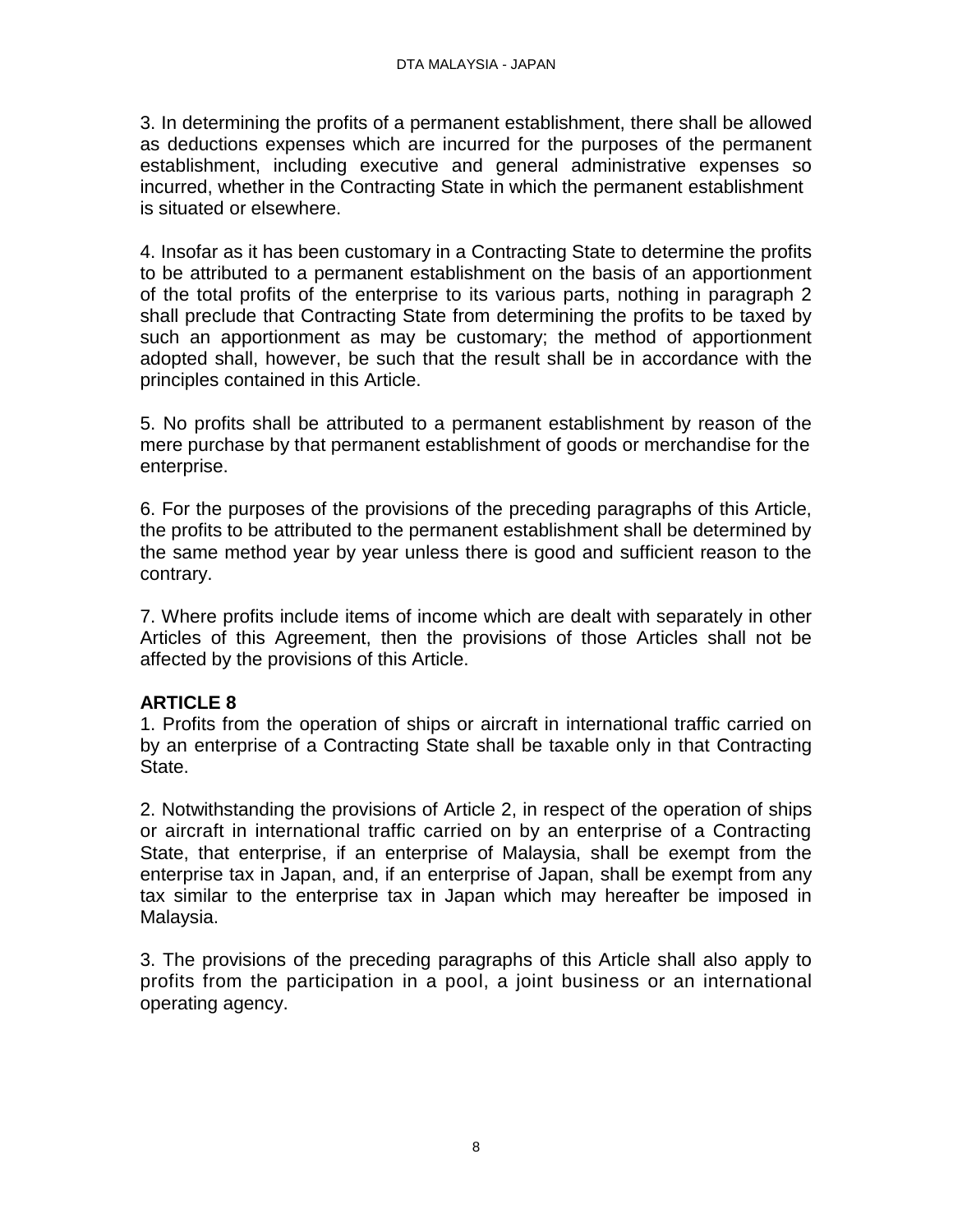# **ARTICLE 9**

#### 1. Where—

(a) an enterprise of a Contracting State participates directly or indirectly in the management, control or capital of an enterprise of the other Contracting State, or

(b) the same persons participate directly or indirectly in the management, control or capital of an enterprise of a Contracting State and an enterprise of the other Contracting State, and in either case conditions are made or imposed between the two enterprises in their commercial or financial relations which differ from those which would be made between independent enterprises, then any profits which would, but for those conditions, have accrued to one of the enterprises, but, by reason of those conditions, have not so accrued, may be included in the profits of that enterprise and taxed accordingly.

2. Where a Contracting State includes, in accordance with the provisions of paragraph 1, in the profits of an enterprise of that Contracting State – and taxes accordingly – profits on which an enterprise of the other Contracting State has been charged to tax in that other Contracting State and where the competent authorities of the Contracting States agree, upon consultation, that all or part of the profits so included are profits which would have accrued to the enterprise of the first-mentioned Contracting State if the conditions made between the two enterprise had been those which would have been made between independent enterprises, then that other Contracting State shall make an appropriate adjustment to the amount of the tax charged therein on those agreed profits. In determining such adjustment, due regard shall be had to the other provisions of this Agreement.

3. Notwithstanding the provisions of paragraph 1, a Contracting State shall not change the profits of an enterprise of that Contracting State in the circumstances referred to in paragraph 1 after ten years from the end of the taxable year in which the profits that would be subject to such change would, but for the conditions referred to in paragraph 1, have accrued to that enterprise. The provisions of this paragraph shall not apply in the case of fraud or wilful default.

# **ARTICLE 10**

1. Dividends paid by a company which is a resident of a Contracting State to a resident of the other Contracting State may be taxed in that other Contracting State.

2. However, such dividends may also be taxed in the Contracting State of which the company paying the dividends is a resident and according to the laws of that Contracting State, but if the beneficial owner of the dividends is a resident of the other Contracting State, the tax so charged shall not exceed: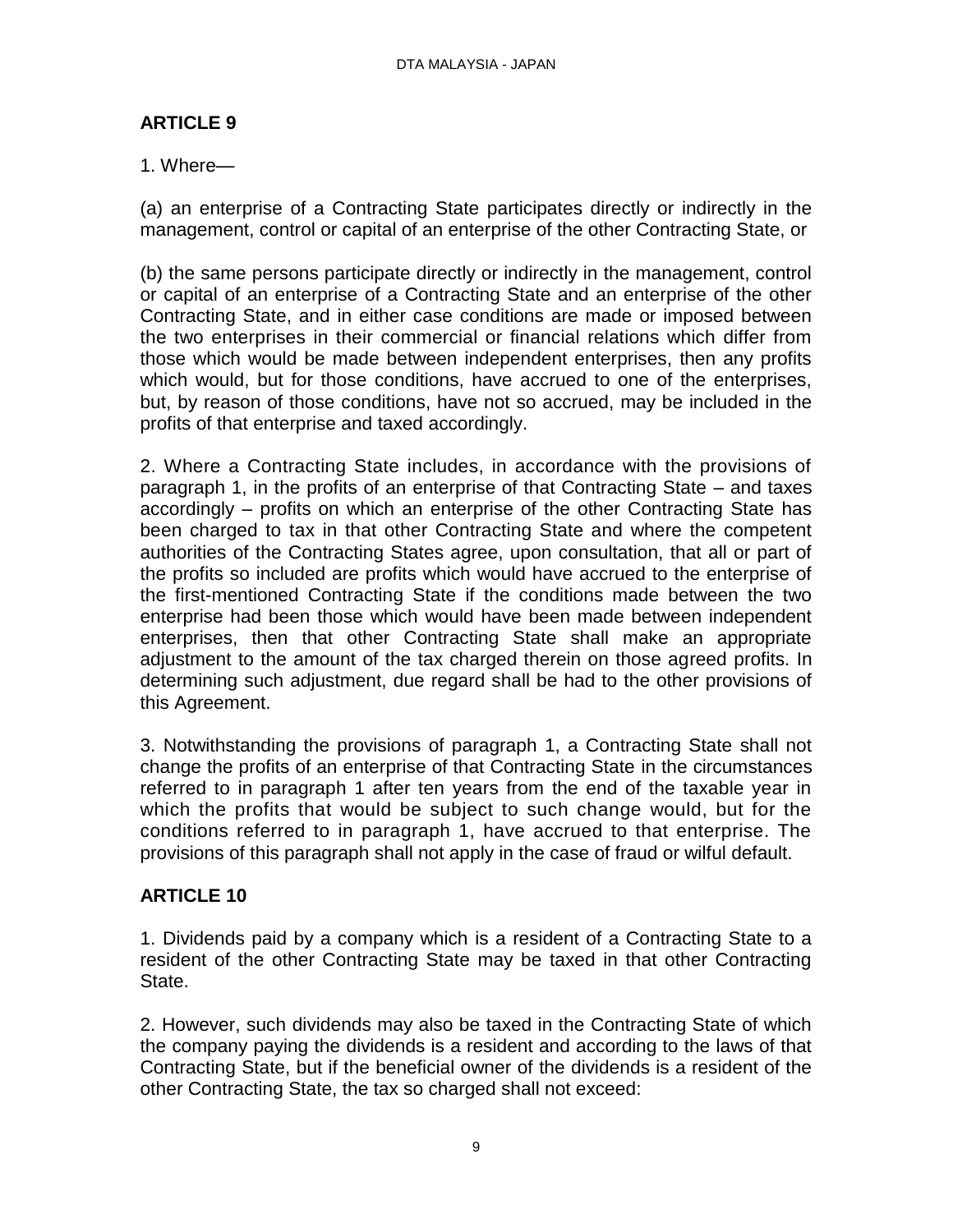- (a) 5 per cent of the gross amount of the dividends if the beneficial owner is a company which owns at least 25 per cent of the voting shares issued by the company paying the dividends during the period of six months immediately before the end of the accounting period for which the distribution of profits takes place;
- (b) 15 per cent of the gross amount of the dividends in all other cases. The provisions of this paragraph shall not affect the taxation of the company in respect of the profits out of which the dividends are paid.

3. Notwithstanding the provisions of paragraph 2, as long as Malaysia does not impose a tax on dividends in addition to the tax chargeable on the profits or income of a company, dividends paid by a company which is a resident of Malaysia to a resident of Japan shall be exempt from any tax in Malaysia which may be chargeable on dividends in addition to the tax chargeable on the profits or income of the company. However, where Malaysia imposes a tax on dividends in addition to the tax chargeable on the profits or income of a company, the rate as prescribed under the provisions of paragraph 2 shall apply.

4. The term "dividends" as used in this Article means income from shares or other rights, not being debt-claims, participating in profits, as well as income from other corporate rights which is subjected to the same taxation treatment as income from shares by the laws of the Contracting State of which the company making the distribution is a resident.

5. The provisions of paragraphs 1 and 2 shall not apply if the beneficial owner of the dividends, being a resident of a Contracting State, carries on business in the other Contracting State of which the company paying the dividends is a resident, through a permanent establishment situated therein, or performs in that other Contracting State independent personal services from a fixed base situated therein, and the holding in respect of which the dividends are paid is effectively connected with such permanent establishment or fixed base. In such case the provisions of Article 7 or Article 14, as the case may be, shall apply.

6. Where a company which is a resident of a Contracting State derives profits or income from the other Contracting State, that other Contracting State may not impose any tax on the dividends paid by the company, except insofar as such dividends are paid to a resident of that other Contracting State or insofar as the holding in respect of which the dividends are paid is effectively connected with a permanent establishment or a fixed base situated in that other Contracting State, nor subject the company's undistributed profits to a tax on the company's undistributed profits, even if the dividends paid or the undistributed profits consist wholly or partly of profits or income arising in that other Contracting State.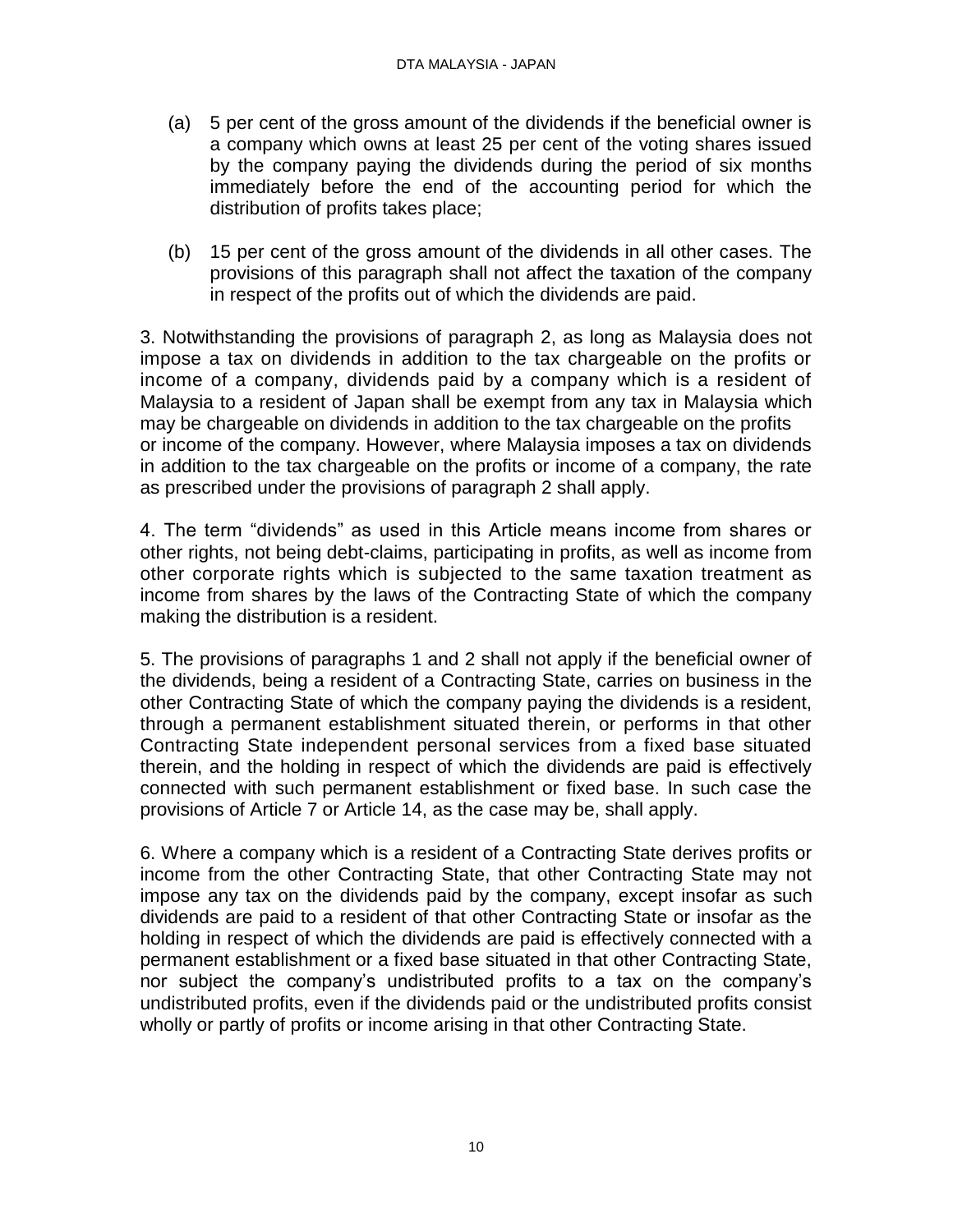# **ARTICLE 11**

1. Interest arising in a Contracting State and paid to a resident of the other Contracting State may be taxed in that other Contracting State.

2. However, such interest may also be taxed in the Contracting State in which it arises and according to the laws of that Contracting State, but if the beneficial owner of the interest is a resident of the other Contracting State, the tax so charged shall not exceed 10 per cent of the gross amount of the interest.

3. Notwithstanding the provisions of paragraph 2, interest arising in a Contracting State and derived by the Government of the other Contracting State, political subdivisions or local authorities thereof, the Central Bank of that other Contracting State or any financial institution wholly owned by that Government shall be exempt from tax in the first-mentioned Contracting State.

4. For the purposes of the provisions of paragraph 3, the term "financial institution wholly owned by that Government" means:

(a) in the case of Malaysia:

- (i) the Export-Import Bank of Malaysia Berhad; and
- (ii) such other financial institutions the capital of which is wholly owned by the Government of Malaysia as may be agreed upon from time to time between the Governments of the two Contracting States;

(b) in the case of Japan:

- (i) the Export-Import Bank of Japan;
- (ii) the Overseas Economic Cooperation Fund;
- (iii) the Japan International Cooperation Agency; and
- (iv) such other financial institutions the capital of which is wholly owned by the Government of Japan as may be agreed upon from time to time between the Governments of the two Contracting States.

5. The term "interest" as used in this Article means income from debt-claims of every kind, whether or not secured by mortgage and whether or not carrying a right to participate in the debtor's profits, and in particular, income from government securities and income from bonds or debentures, including premiums and prizes attaching to such securities, bonds or debentures.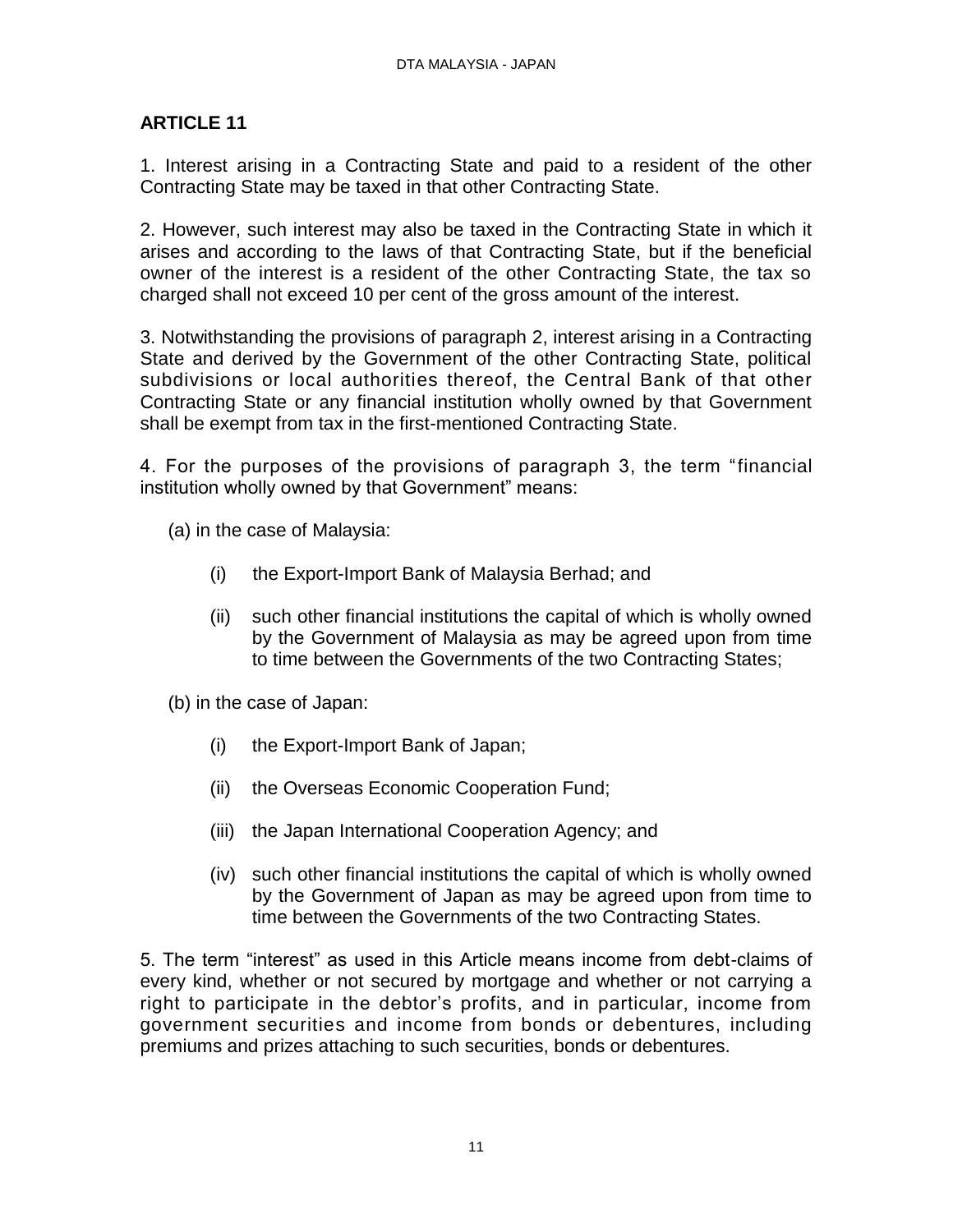6. The provisions of paragraphs 1, 2 and 3 shall not apply if the beneficial owner of the interest, being a resident of a Contracting State, carries on business in the other Contracting State in which the interest arises, through a permanent establishment situated therein, or performs in that other Contracting State independent personal services from a fixed base situated therein, and the debt claim in respect of which the interest is paid is effectively connected with such permanent establishment or fixed base. In such case the provisions of Article 7 or Article 14, as the case may be, shall apply.

7. Interest shall be deemed to arise in a Contracting State when the payer is that Contracting State itself, a political subdivision, a local authority thereof or a resident of that Contracting State. Where, however, the person paying the interest, whether he is a resident of a Contracting State or not, has in a Contracting State a permanent establishment or a fixed base in connection with which the indebtedness on which the interest is paid was incurred, and such interest is borne by such permanent establishment or fixed base, then such interest shall be deemed to arise in the Contracting State in which the permanent establishment or fixed base is situated.

8. Where, by reason of a special relationship between the payer and the beneficial owner or between both of them and some other person, the amount of the interest, having regard to the debt-claim for which it is paid, exceeds the amount which would have been agreed upon by the payer and the beneficial owner in the absence of such relationship, the provisions of this Article shall apply only to the last-mentioned amount. In such case, the excess part of the payments shall remain taxable according to the laws of each Contracting State, due regard being had to the other provisions of this Agreement.

#### **ARTICLE 12**

1. Royalties arising in a Contracting State and paid to a resident of the other Contracting State may be taxed in that other Contracting State.

2. However, such royalties may also be taxed in the Contracting State in which they arise and according to the laws of that Contracting State, but if the beneficial owner of the royalties is a resident of the other Contracting State, the tax so charged shall not exceed 10 per cent of the gross amount of the royalties.

3. The term "royalties" as used in this Article means payments of any kind received as a consideration for the use of, or the right to use, any copyright of literary, artistic or scientific work including software, cinematograph films and films or tapes for radio or television broadcasting, any patent, trade mark, design or model, plan, secret formula or process, or for the use of, or the right to use, industrial, commercial or scientific equipment, or for information concerning industrial, commercial or scientific experience, as well as receipts from a bare boat charter of ships or aircraft (other than those dealt with in Article 8).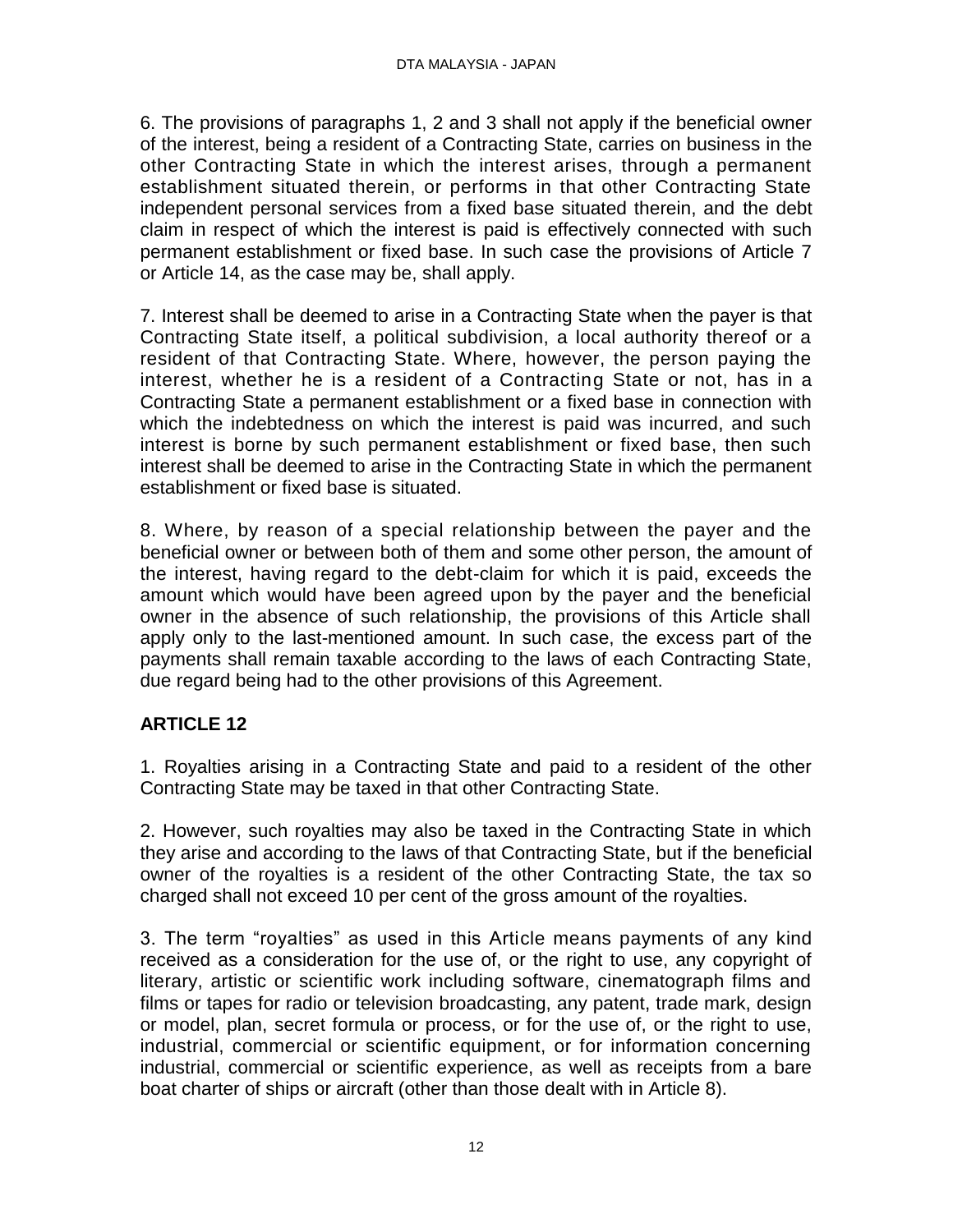4. Royalties shall be deemed to arise in a Contracting State when the payer is that Contracting State itself, a political subdivision or a local authority thereof or a resident of that Contracting State. Where, however, the person paying the royalties, whether he is a resident of a Contracting State or not, has in a Contracting State a permanent establishment or a fixed base in connection with which the liability to pay the royalties was incurred, and such royalties are borne by such permanent establishment or fixed base, then such royalties shall be deemed to arise in the Contracting State in which the permanent establishment or fixed base is situated.

5. The provisions of paragraphs 1, 2 and 4 shall likewise apply to proceeds arising form the alienation of any copyright of literary, artistic or scientific work including software, cinematograph films and films or tapes for radio or television broadcasting, any patent, trade mark, design or model, plan, or secret formula or process, except when the provisions of paragraph 2 of Article 13 are applicable to the gains to be derived from such proceeds.

6. The provisions of paragraphs 1, 2 and 5 shall not apply if the beneficial owner of the royalties or proceeds, being a resident of a Contracting State, carries on business in the other Contracting State in which the royalties or proceeds arise, through a permanent establishment situated therein, or performs in that other Contracting State independent personal services from a fixed base situated therein, and the right or property in respect of which the royalties or proceeds are paid is effectively connected with such permanent establishment or fixed base. In such case the provisions of Article 7 or Article 14, as the case may be, shall apply.

7. Where, by reason of a special relationship between the payer and the beneficial owner or between both of them and some other person, the amount of the royalties or proceeds, having regard to the use, right or information for which they are paid, exceeds the amount which would have been agreed upon by the payer and the beneficial owner in the absence of such relationship, the provisions of this Article shall apply only to the last-mentioned amount. In such case, the excess part of the payments shall remain taxable according to the laws of each Contracting State, due regard being had to the other provisions of this Agreement.

# **ARTICLE 13**

1. Gains derived by a resident of a Contracting State from the alienation of immovable property referred to in Article 6 and situated in the other Contracting State may be taxed in that other Contracting State.

2. Gains from the alienation of any property, other than immovable property, forming part of the business property of a permanent establishment which an enterprise of a Contracting State has in the other Contracting State or of any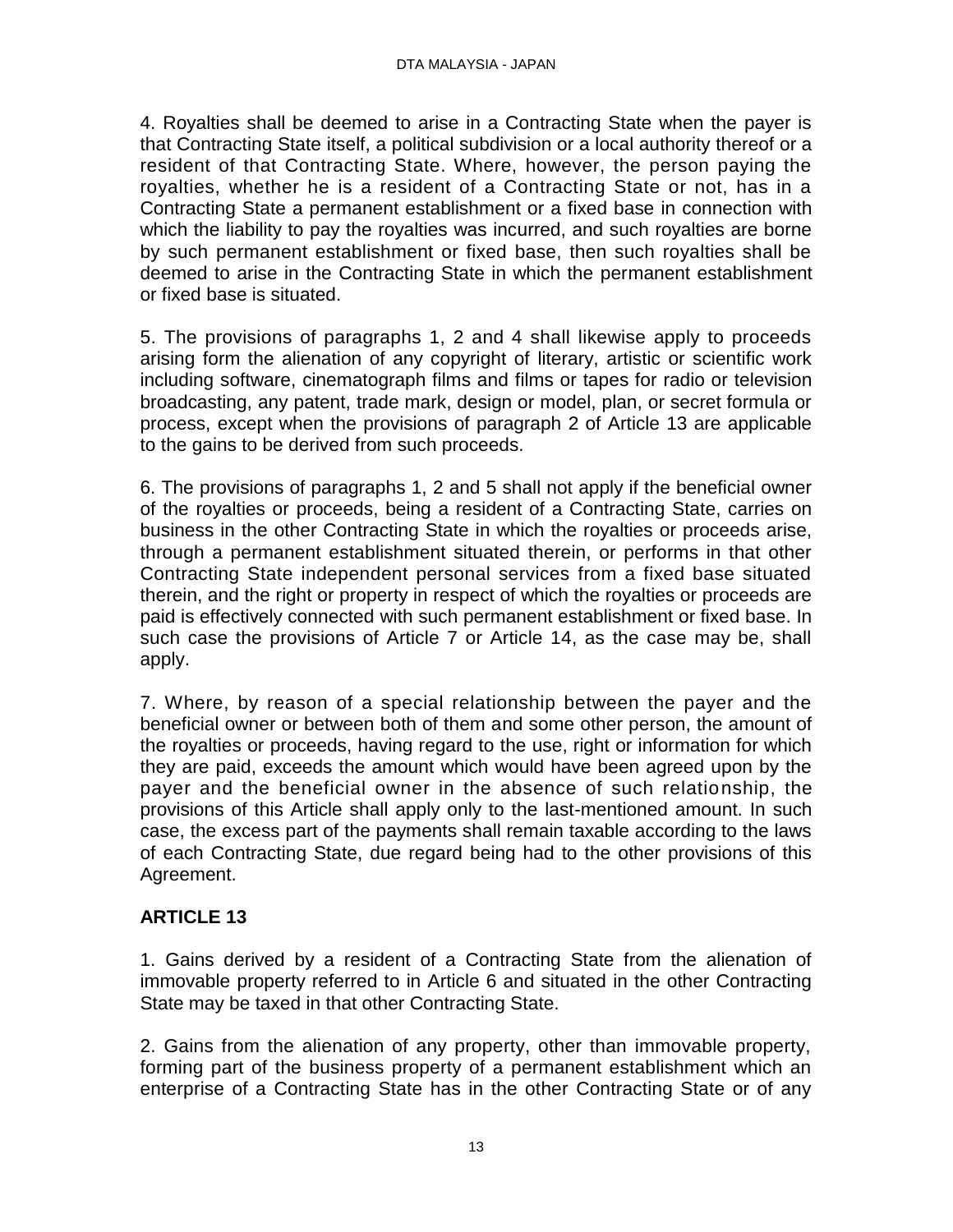property, other than immovable property, pertaining to a fixed base available to a resident of a Contracting State in the other Contracting State for the purpose of performing independent personal services, including such gains from the alienation of such a permanent establishment (alone or together with the whole enterprise) or of such a fixed base, may be taxed in that other Contracting State.

3. Gains derived by a resident of a Contracting State from the alienation of ships or aircraft operated in international traffic and any property, other than immovable property, pertaining to the operation of such ships or aircraft shall be taxable only in that Contracting State.

4. Gains derived by a resident of a Contracting State from the alienation of any property other than that referred to in the paragraph 5 of Article 12 and the preceding paragraphs of this Article and arising in the other Contracting state may be taxed in that other Contracting State.

# **ARTICLE 14**

1. Income derived by a resident of a Contracting State in respect of professional services or other activities of an independent character shall be taxable only in that Contracting State unless:

- (a) he has a fixed base regularly available to him in the other Contracting State for the purpose of performing his activities; or
- (b) he is present in that other Contracting State for a period or periods amounting to or exceeding in the aggregate 183 days in the calendar year concerned. If he has such a fixed base or remains in that other Contracting State for the aforesaid period or periods, the income may be taxed in that other Contracting State but only so much of it as is attributable to that fixed base or is derived in that other Contracting State during the aforesaid period or periods.

2. The term "professional services" includes especially independent scientific, literary, artistic, educational or teaching activities as well as the independent activities of physicians, lawyers, engineers, architects, dentists and accountants.

# **ARTICLE 15**

1. Subject to the provisions of Articles 16, 18 and 19, salaries, wages and other similar remuneration derived by a resident of a Contracting State in respect of an employment shall be taxable only in that Contracting State unless the employment is exercised in the other Contracting State. If the employment is so exercised, such remuneration as is derived therefrom may be taxed in that other Contracting State.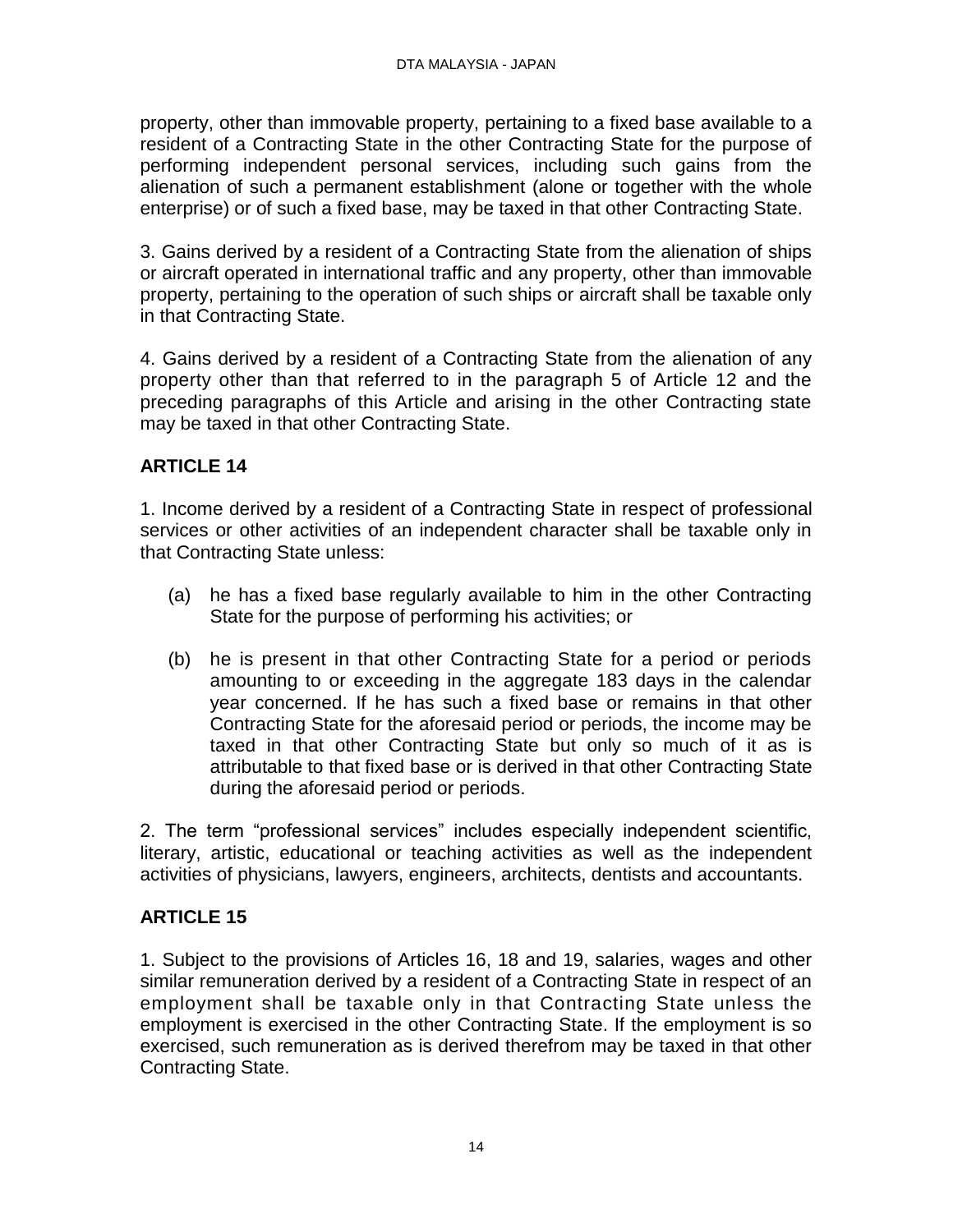2. Notwithstanding the provisions of paragraph 1, remuneration derived by a resident of a Contracting State in respect of a employment exercised in the other Contracting State shall be taxable only in the first-mentioned Contracting State if:

- (a) the recipient is present in that other Contracting State for a period or periods not exceeding in the aggregate 183 days in the calendar year concerned, and
- (b) the remuneration is paid by, or on behalf of, an employer who is not a resident of that other Contracting State, and
- (c) the remuneration is not borne by a permanent establishment or a fixed base which the employer has in that other Contracting State.

2. Notwithstanding the preceding provisions of this Article, remuneration derived in respect of an employment exercised aboard a ship or aircraft operated in international traffic by an enterprise of a Contracting State may be taxed in that Contracting State.

# **ARTICLE 16**

Directors' fees and other similar payments derived by a resident of a Contracting State in his capacity as a member of the board of directors of a company which is a resident of the other Contracting State may be taxed in that other Contracting State.

# **ARTICLE 17**

1. Notwithstanding the provisions of Articles 14 and 15, income derived by an individual who is a resident of a Contracting State as an entertainer, such as a theatre motion picture, radio or television artiste, or a musician, or as a sportsman, from his personal activities as such exercised in the other Contracting State, may be taxed in that other Contracting State. Such income shall, however, be exempt from tax in that other Contracting State if such activities are exercised by an individual, being a resident of the first-mentioned Contracting State, pursuant to a special programme for cultural exchange agreed upon between the Governments of the two Contracting States.

2. Where income in respect of personal activities exercised in a Contracting State by an entertainer or a sportsman in his capacity as such accrues not to the entertainer or sportsman himself but to another person who is a resident of the other Contracting State, that income may, notwithstanding the provisions of Article 7, 14 and 15, be taxed in the Contracting State in which the activities of the entertainer or sportsman are exercised. Such income shall, however, be exempt from tax in that Contracting State if such income is derived from the activities exercised by an individual, being a resident of the other Contracting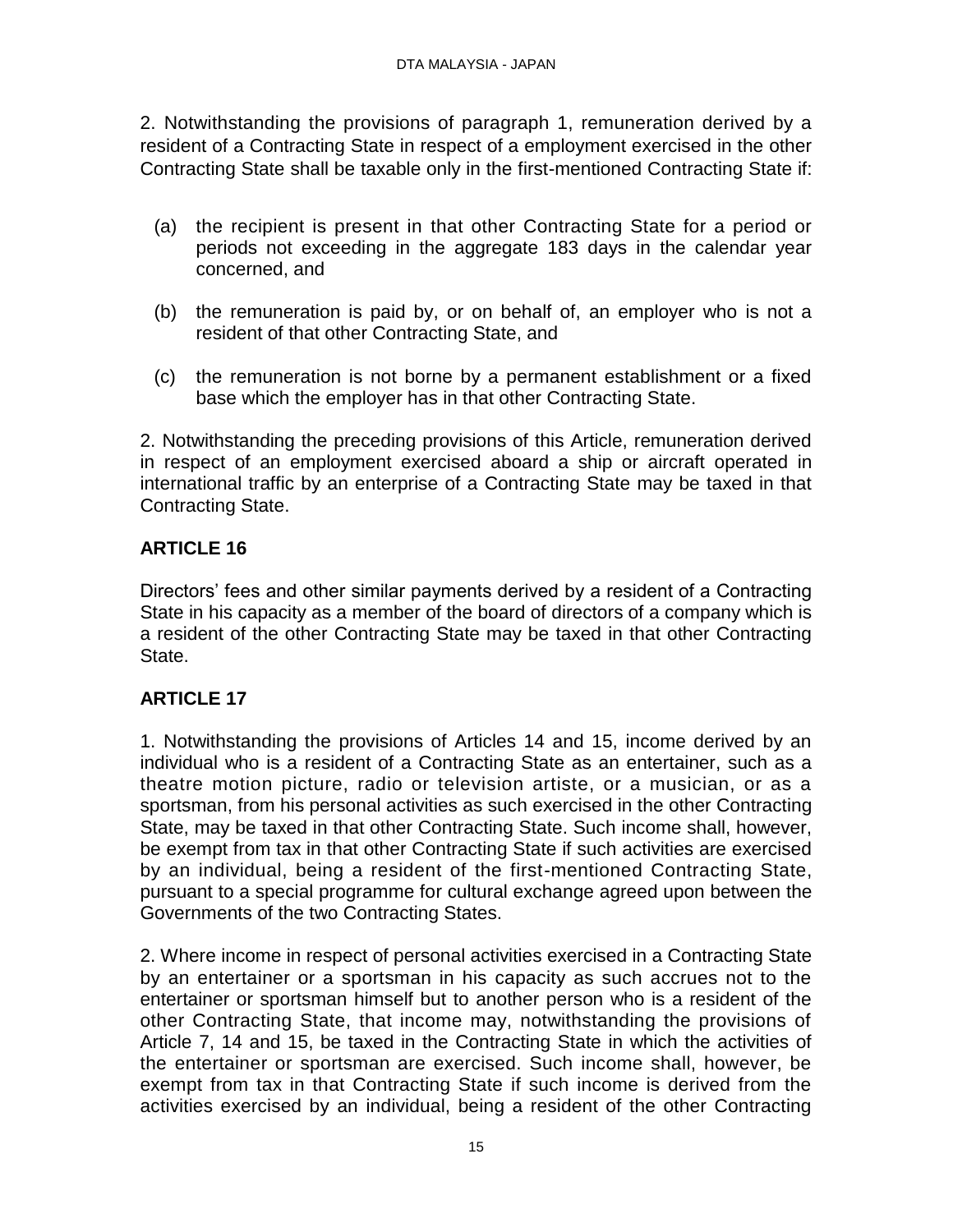State, pursuant to a special programme for cultural exchange agreed upon between the Governments of the two Contracting States and accrues to another person who is a resident of that other Contracting State.

# **ARTICLE 18**

Subject to the provisions of paragraph 2 of Article 19, pensions and other similar remuneration paid to a resident of a Contracting State in consideration of past employment shall be taxable only in that Contracting State.

#### **ARTICLE 19**

1. (a) Salaries, wages and other similar remuneration, other than a pension, paid by a Contracting State or a political subdivisions or a local authority thereof to an individual in respect of services rendered to that Contracting State or a political subdivision or local authority thereof, in the discharge of functions of a governmental nature, shall be taxable only in that Contracting State.

(b) However, such salaries, wages and other similar remuneration shall be taxable only in the other Contracting State if the services are rendered in that other Contracting State and the individual is a resident of that other Contracting State who:

- (i) is a national of that other Contracting State; or
- (ii) did not become a resident of that other Contracting State solely for the purpose of rendering the services.

2. Any pension paid by, or out of funds to which contributions are made by, a Contracting State or a political subdivision or local authority thereof to an individual in respect of services rendered to that Contracting State or a political subdivision or local authority thereof shall be taxable only in that Contracting State.

3. The provisions of Articles 15, 16, 17 and 18 shall apply to salaries, wages and other similar remuneration, and to pensions, in respect of services rendered in connection with a business carried on by a Contracting State or a political subdivision or local authority thereof.

#### **ARTICLE 20**

Payments which a student or business apprentice who is or was immediately before visiting a Contracting State a resident of the other Contracting State and who is present in the first-mentioned Contracting State solely for the purpose of his education or training receives for the purpose of his maintenance, education or training shall be exempt from tax in the first-mentioned Contracting State,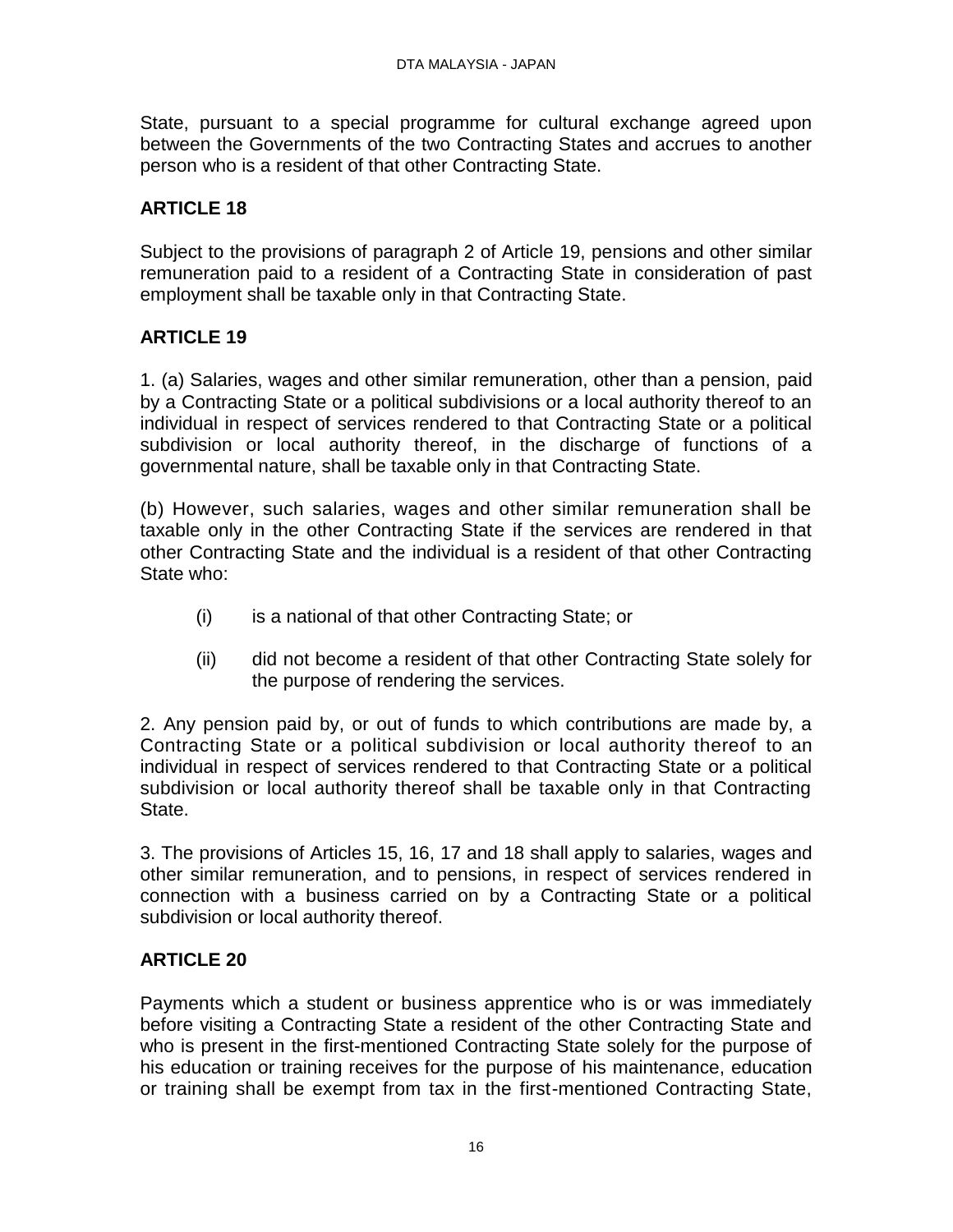provided that such payments are made to him from outside that first-mentioned Contracting State.

# **ARTICLE 21**

1. Items of income of a resident of a Contracting State, wherever arising, not dealt with in the foregoing Articles of this Agreement shall be taxable only in that Contracting State.

2. The provisions of paragraph 1 shall not apply to income, other than income from immovable property as defined in paragraph 2 of Article 6, if the recipient of such income, being a resident of a Contracting State, carries on business in the other Contracting State through a permanent establishment situated therein, or performs in that other Contracting State independent personal services from a fixed base situated therein, and the right or property in respect of which the income is paid is effectively connected with such permanent establishment or fixed base. In such case the provisions of Article 7 or Article 14, as the case may be, shall apply.

3. Notwithstanding the preceding provisions of this Article, items of income of a resident of a Contracting State not dealt with in the foregoing Articles of this Agreement and arising in the other Contracting State may also be taxed in that other Contracting State.

# **ARTICLE 22**

1. Subject to the laws of Malaysia regarding the allowance as a credit against Malaysia tax of tax payable in any country other than Malaysia, the Japanese tax payable under the laws of Japan and in accordance with this Agreement by a resident of Malaysia in respect of income derived from Japan shall be allowed as a credit against Malaysian tax payable in respect of that income. Where such income is a dividend paid by a company which is a resident of Japan to a company which is a resident of Malaysia and which owns not less than 25 per cent of the voting shares of the company paying the dividend, the credit shall take into account Japanese tax payable by that company in respect of its income out of which the dividend is paid. The credit shall not, however, exceed that part of the Malaysian tax, as computed before the credit is given, which appropriate to such item of income.

2. Subject to the laws of Japan regarding the allowance as a credit against Japanese tax of tax payable in any country other than Japan:

(a) Where a resident of Japan derives income from Malaysia which may be taxed in Malaysia in accordance with the provisions of this Agreement, the amount of Malaysian tax payable in respect of that income shall be allowed as a credit against the Japanese tax imposed on that resident. The amount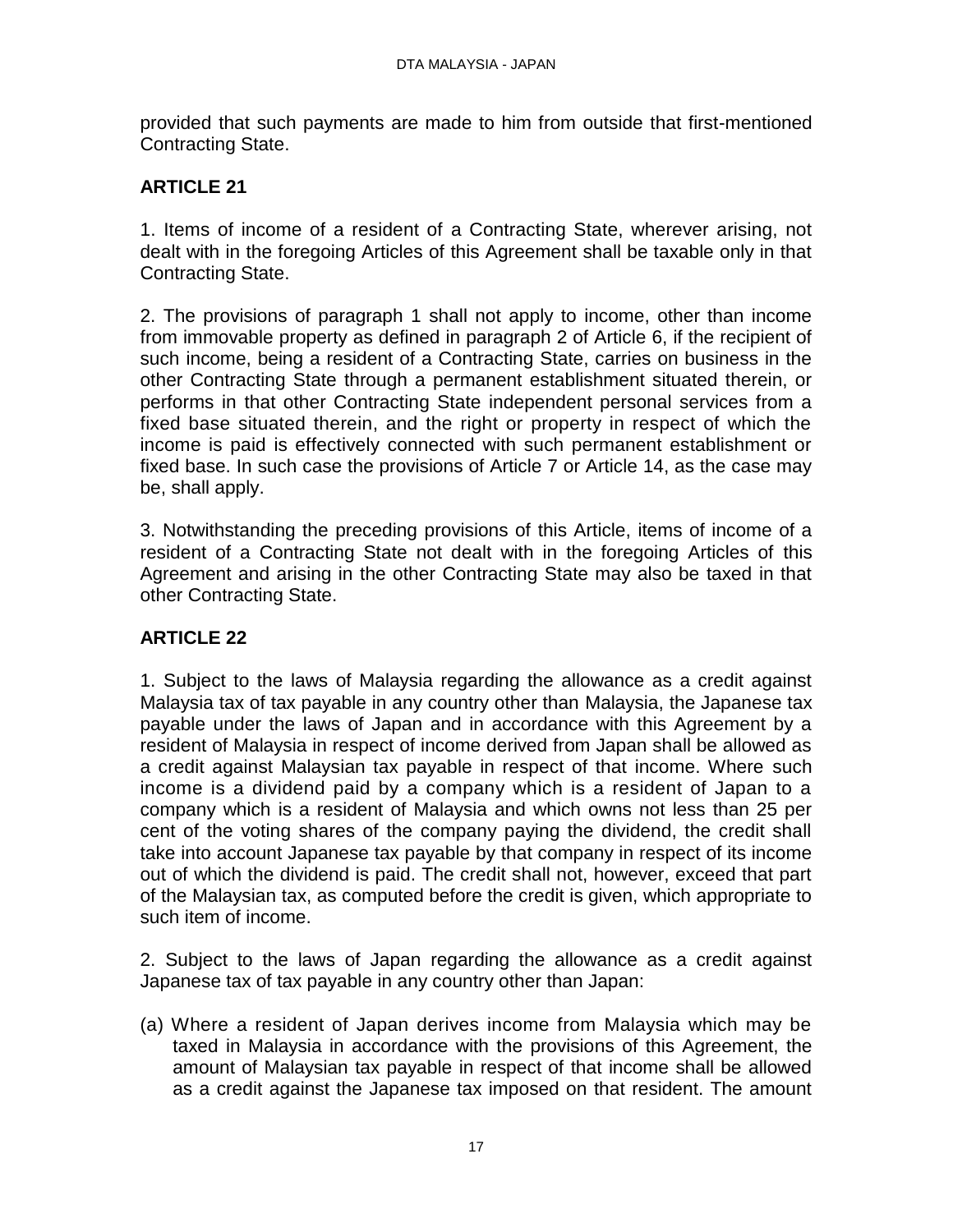of credit, however, shall not exceed that part of the Japanese tax which is appropriate to that income.

(b) Where the income derived from Malaysia is a dividend paid by a company which is a resident of Malaysia to a company which is a resident of Japan and which owns not less than 25 per cent either of the voting shares issued by the company paying the dividend, or of the total shares issued by that company, during the period of six months immediately before the end of the accounting period for which the distribution of profits takes place, the credit shall take into account the Malaysian tax payable by the company paying the dividend in respect of its income.

3. For the purposes of paragraph 2, the term "Malaysian tax payable" shall be deemed to include the amount of Malaysian tax which would have been paid if the Malaysian tax had not been reduced or exempted in accordance with the special incentive measures under the Malaysian laws for the promotion of economic development of Malaysia or any other provisions which may subsequently be introduced in Malaysia in modification of, or in addition to, the existing measures, provided that an agreement is made between the two Governments in respect of the scope of the benefit accorded by the said measures.

4. The provisions of paragraph 3 shall cease to have effect in respect of income derived by a resident of Japan in any taxable year beginning after 31 December of the seventh calendar year next following the calendar year in which this Agreement enters into force.

#### **ARTICLE 23**

1. Nationals of a Contracting State shall not be subjected in the other Contracting State to any taxation or any requirement connected therewith which is other or more burdensome than the taxation and connected requirements to which nationals of that other Contracting State in the same circumstances, in particular with respect to residence, are or may be subjected. This provision shall, notwithstanding the provisions of Article 1, also apply to persons who are not residents of one or both of the Contracting States. However, this provision shall not be construed as obliging Malaysia to grant to nationals of Japan who are not resident in Malaysia those personal allowances, reliefs and reductions for tax purposes which are available by laws on the date of signature of this Agreement only to nationals of Malaysia who are not resident in Malaysia.

2. The taxation on a permanent establishment which an enterprise of a Contracting State has in the other Contracting State shall not be less favourably levied in that other Contracting State than the taxation levied on enterprises of that other Contracting State carrying on the same activities. This provision shall not be construed as obliging a Contracting State to grant to residents of the other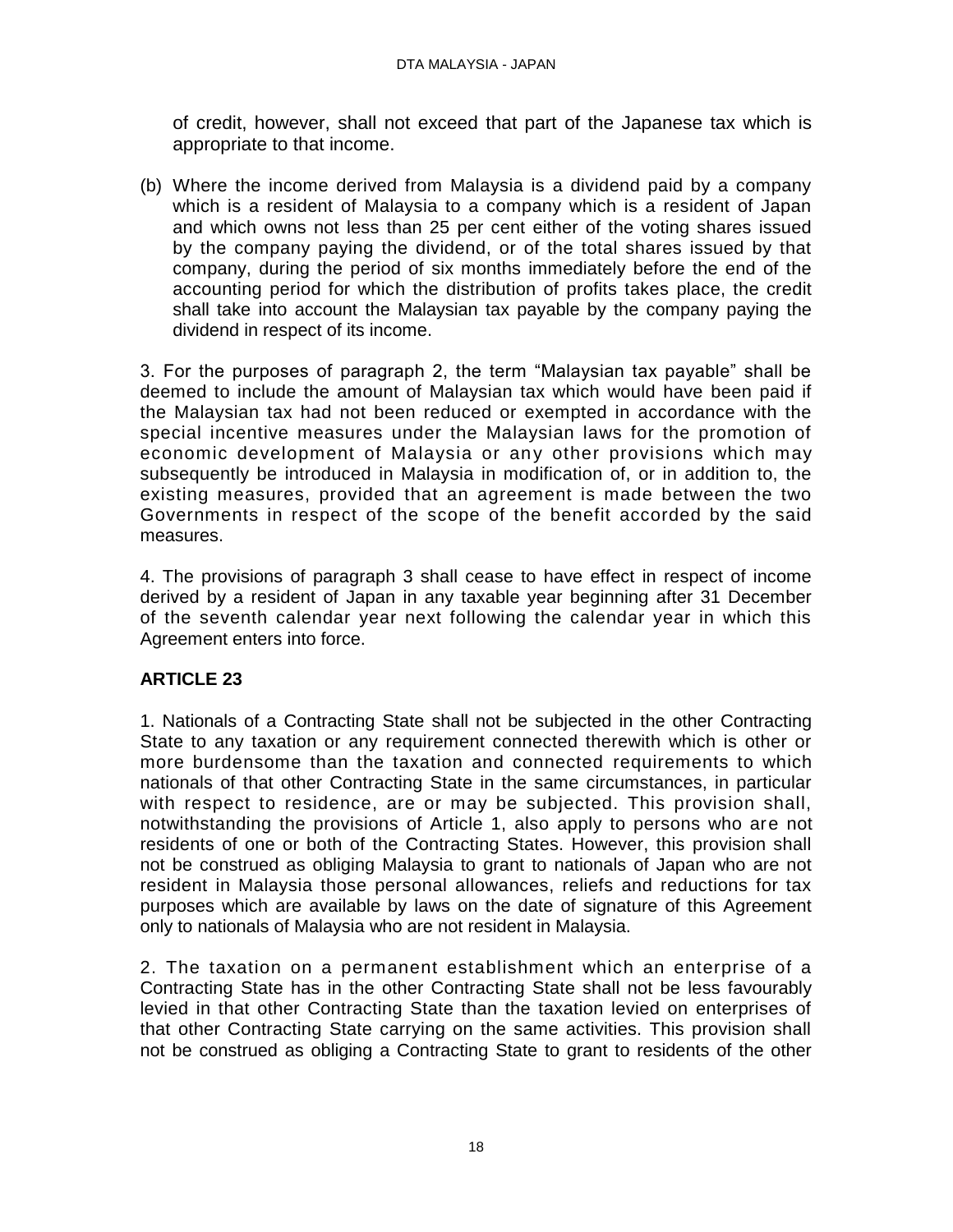Contracting State any personal allowances, reliefs and reductions for taxation purposes on account of civil status or family responsibilities which it grants to its own residents.

3. Except where the provisions of paragraph 1 of Article 9, paragraph 8 of Article 11, or paragraph 7 of Article 12, apply, interest, royalties and other disbursements paid by an enterprise of a Contracting State to a resident of the other Contracting State shall, for the purpose of determining the taxable profits of such enterprise, be deductible under the same conditions as if they had been paid to a resident of the first-mentioned Contracting State.

4. Enterprises of a Contracting State, the capital of which is wholly or partly owned or controlled, directly or indirectly, by one or more residents of the other Contracting State, shall not be subjected in the first-mentioned Contracting State to any taxation or any requirement connected therewith which is other or more burdensome than the taxation and connected requirements to which other similar enterprises of the first-mentioned Contracting State are or may be subjected.

# **ARTICLE 24**

1. Where a person considers that the actions of one or both of the Contracting States result or will result for him in taxation not in accordance with the provisions of this Agreement, he may, irrespective of the remedies provided by the domestic laws of those Contracting States, present his case to the competent authority of the Contracting State of which he is a resident or, if his case comes under paragraph 1 of Article 23, to that of the Contracting State of which he is a national. The case must be presented within three years from the first notification of the action resulting in taxation not in accordance with the provisions of this Agreement.

2. The competent authority shall endeavour, if the objection appears to it to be justified and if it is not itself able to arrive at a satisfactory solution, to resolve the case by mutual agreement with the competent authority of the other Contracting State, with a view to the avoidance of taxation which is not in accordance with the provisions of this Agreement. Any agreement reached shall be implemented notwithstanding any time limits in the domestic laws of the Contracting States.

3. The competent authorities of the Contracting States shall endeavour to resolve by mutual agreement any difficulties or doubts arising as to the interpretation or application of this Agreement. They may also consult together for the elimination of double taxation in cases not provided for in this Agreement.

4. The competent authorities of the Contracting States may communicate with each other directly for the purpose of reaching an agreement in the sense of the preceding paragraphs of this Article.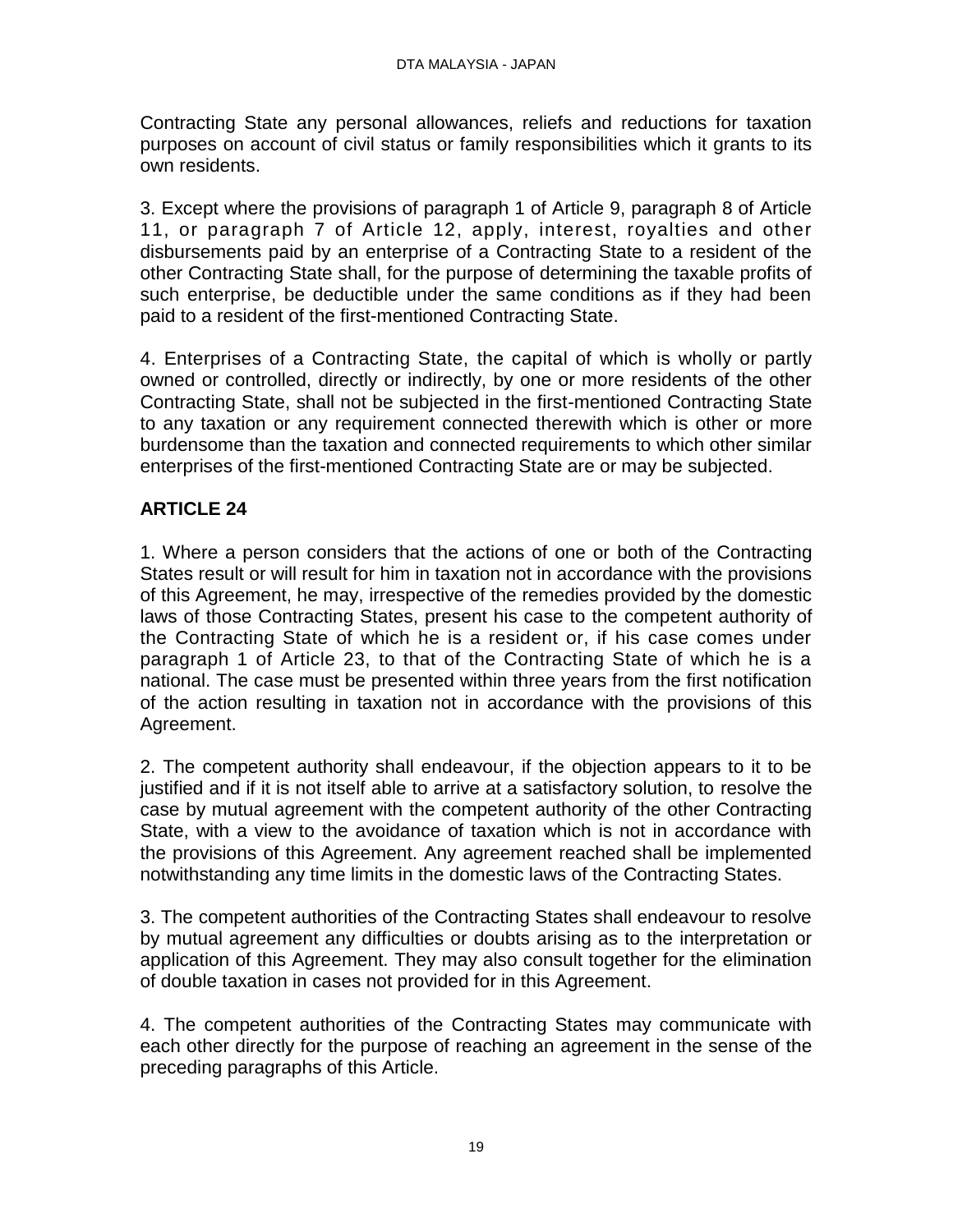#### **ARTICLE 25**

1. The competent authorities of the Contracting States shall exchange such information as is necessary for carrying out the provisions of this Agreement or of the domestic laws of the Contracting States concerning taxes covered by this Agreement insofar as the taxation thereunder is not contrary to the provisions of this Agreement, or for the prevention of fiscal evasion with respect to such taxes. The exchange of information is not restricted by Article 1. Any information received by a Contracting State shall be treated as secret in the same manner as information obtained under the domestic laws of that Contracting State and shall be disclosed only to persons or authorities (including courts and administrative bodies) concerned with the assessment or collection of, the enforcement or prosecution in respect of, or the determination of appeals in relation to, the taxes covered by this Agreement. Such persons or authorities shall use the information only for such purposes. They may disclose the information in public court proceedings or in judicial decisions.

2. In no case shall the provisions of paragraph 1 be construed so as to impose on a Contracting State the obligation:

- (a) to carry out administrative measures at variance with the laws and administrative practice of that or of the other Contracting State;
- (b) to supply information which is not obtainable under the laws or in the normal course of the administration of that or of the other Contracting State;
- (c) to supply information which would disclose any trade, business, industrial, commercial or professional secret or trade process, or information, the disclosure of which would be contrary to public policy (ordre public).

#### **ARTICLE 26**

Nothing in this Agreement shall affect the fiscal privileges of members of diplomatic missions or consular posts under the general rules of international law or under the provisions of special agreements.

#### **ARTICLE 27**

1. This Agreement shall enter into force on the thirtieth day after the date of exchange of notes informing each other that their respective legal procedures necessary for entry into force of this Agreement have been completed.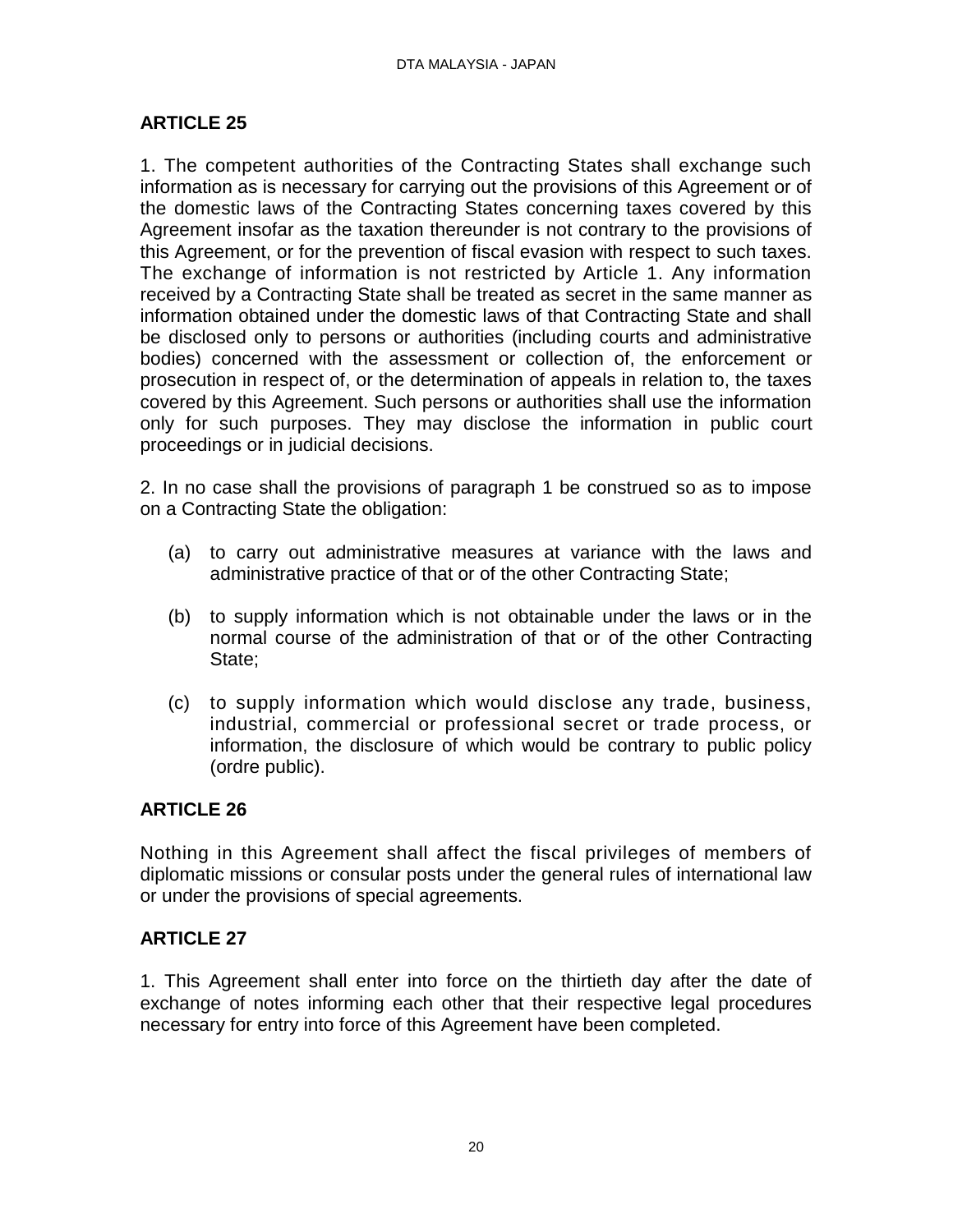- 2. This Agreement shall be applicable:
	- (a) in Malaysia:
		- (i) in respect of taxes withheld at source, to income derived on or after the first day of January in the calendar year following the year in which this Agreement enters into force;
		- (ii) in respect of other taxes on income, to taxes chargeable for any year of assessment beginning on or after the first day of January of the second calendar year following the year in which this Agreement enters into force and subsequent years of assessment;
	- (b) in Japan:
		- (i) with respect to taxes withheld at source, for amounts taxable on or after the first day of January of the calendar year next following that in which this Agreement enters into force;
		- (ii) with respect to taxes on income which are not withheld at source and the enterprise tax, as regards income for any taxable year beginning on or after the first day of January of the calendar year next following that in which this Agreement enters into force.

3. The Agreement between the Government of Malaysia and the Government of Japan for the Avoidance of Double Taxation and the Prevention of Fiscal Evasion with respect to Taxes on Income signed at Kuala Lumpur on the thirtieth day of January 1970 shall terminate and cease to have effect in respect of taxes on income to which this Agreement applies in accordance with the provisions of paragraph 2.

# **ARTICLE 28**

This Agreement shall continue in effect indefinitely but either Contracting State may, on or before the thirtieth day of June of any calendar year beginning after the expiration of a period of five years from the date of its entry into force, give to the other Contracting State, through the diplomatic channel, written notice of termination and, in such event, this Agreement shall cease to have effect:

- (a) in Malaysia:
	- (i) in respect of taxes withheld at source, to income derived on or after the first day of January in the calendar year following the year in which the notice is given;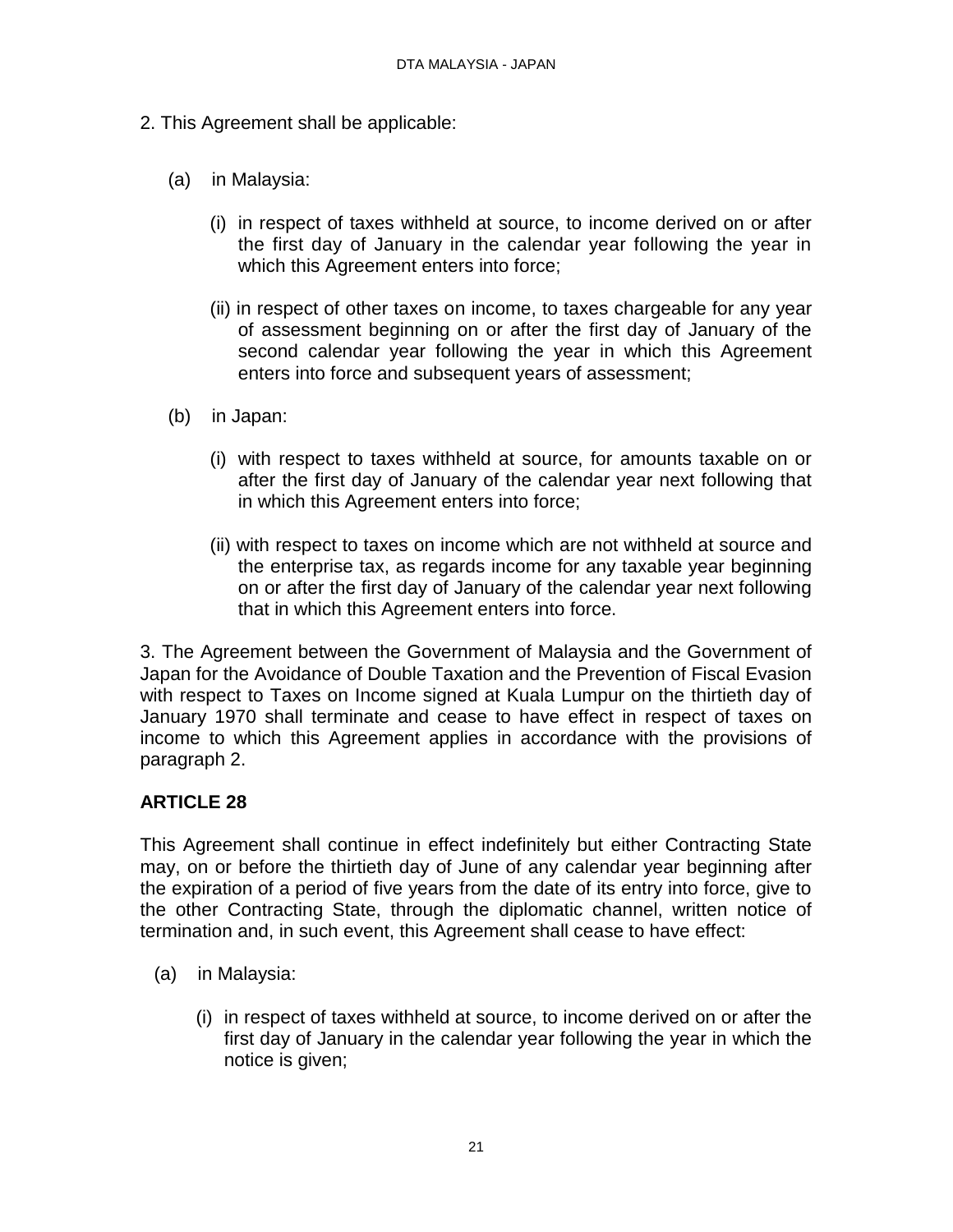- (ii) in respect of other taxes on income, to taxes chargeable for any year of assessment beginning on or after the first day of January of the second calendar year following the year in which the notice is given;
- (b) in Japan:
	- (i) with respect to taxes withheld at source, for amounts taxable on or after the first day of January of the calendar year next following that in which the notice of termination is given;
	- (ii) with respect to taxes on income which are not withheld at source and the enterprise tax, as regards income for any taxable year beginning on or after the first day of January of the calendar year next following that in which the notice of termination is given.

IN WITNESS WHEREOF the undersigned, being duly authorized thereto, by their respective Governments, have signed this Agreement.

DONE in duplicate at Kuala Lumpur on this nineteenth day of February, 1999, in the English Language.

# **PROTOCOL**

At the signing of the Agreement between the Government of Malaysia and the Government of Japan for the Avoidance of Double Taxation and the Prevention of Fiscal Evasion with respect to Taxes on Income (hereinafter referred to as "the Agreement"), the undersigned have agreed upon the following provisions which shall form an integral part of the Agreement.

1. With reference to paragraph 1 of Article 6 of the Agreement, it is understood that the income from agriculture or forestry shall include the income from a farm or plantation in Malaysia.

2. With reference to Article 19 of the Agreement, it is understood that the provisions of the said Article shall also apply to salaries, wages and other similar remuneration, and to pensions, paid by the Government of Malaysia through any institution which conducts activities of a governmental nature and is wholly owned by the Government of Malaysia.

3. With reference to paragraph 3 of Article 23 of the Agreement, it is understood that, for the purposes of allowing deduction of a payment of expenses to a nonresident, nothing in the said paragraph shall be construed as preventing Malaysia from imposing any obligation to withhold tax from such a payments.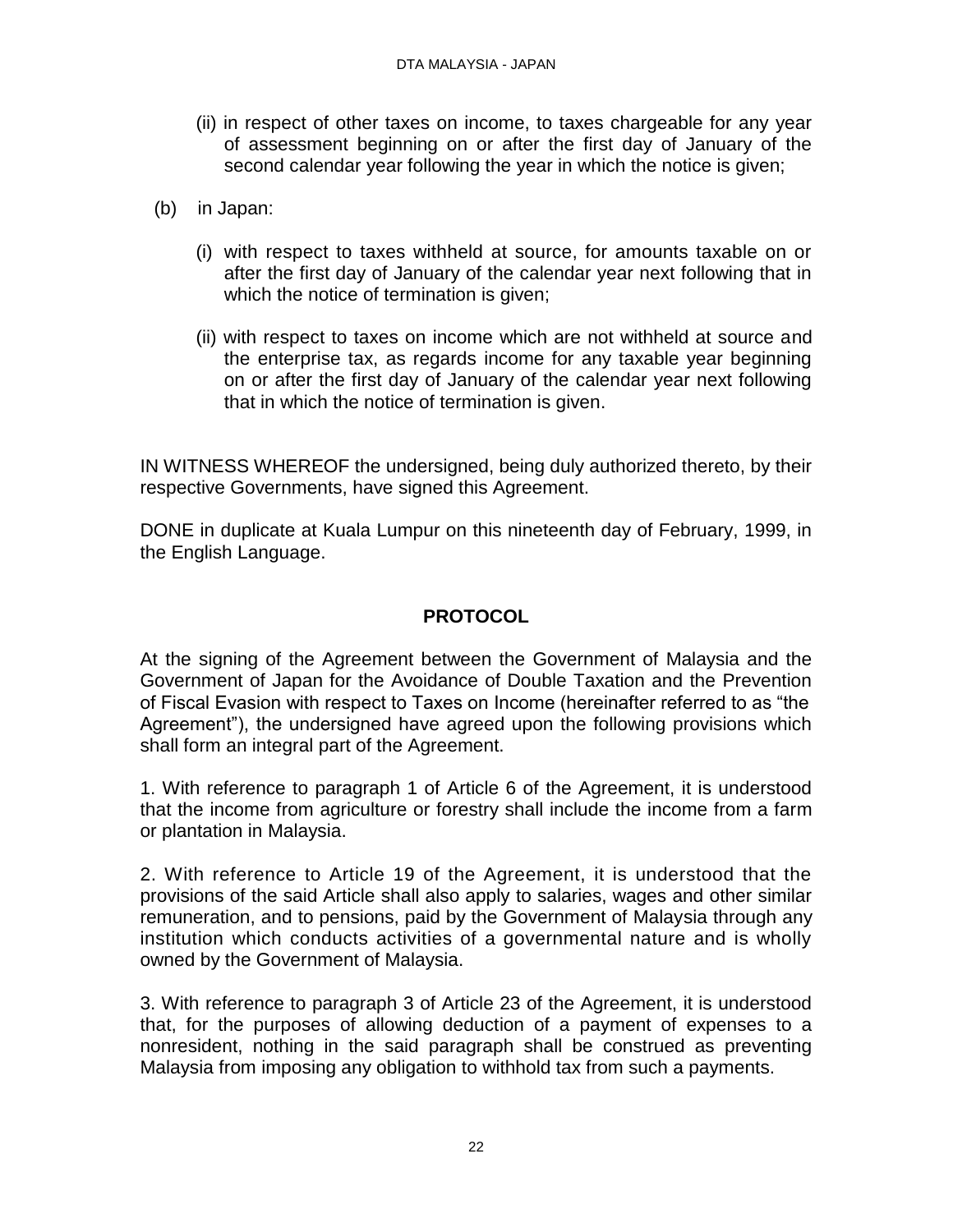4. For the purposes of the Agreement, it is understood that the term "fixed base" means a centre of activities of a fixed or permanent character from which independent personnel services can be carried out.

5. (a) Where a person (other than an individual), being a resident of a Contracting State, is not conducting substantive activities through a fixed facility in that Contracting State, the exemption or reduction of tax provided for in the Agreement shall not apply to the said person.

(b) The exemption or reduction of tax provided for in the Agreement shall not apply to any person carrying on offshore business activity under the provisions of Section 2(1) of the Labuan Offshore Business Activity Tax Act 1990 of Malaysia as they are in force at the date of the signature of the Agreement, and any subsequent modification of those provisions which shall not affect the general principle hereof, or such other persons who enjoy a similar special fiscal treatment by virtue of the laws of Malaysia as may be agreed upon between the Government of the two Contracting States.

IN WITNESS WHEREOF the undersigned, being duly authorized thereto by their respective Governments, have signed this Protocol.

DONE in duplicate at Kuala Lumpur on this nineteenth day of February, 1999, in the English Language.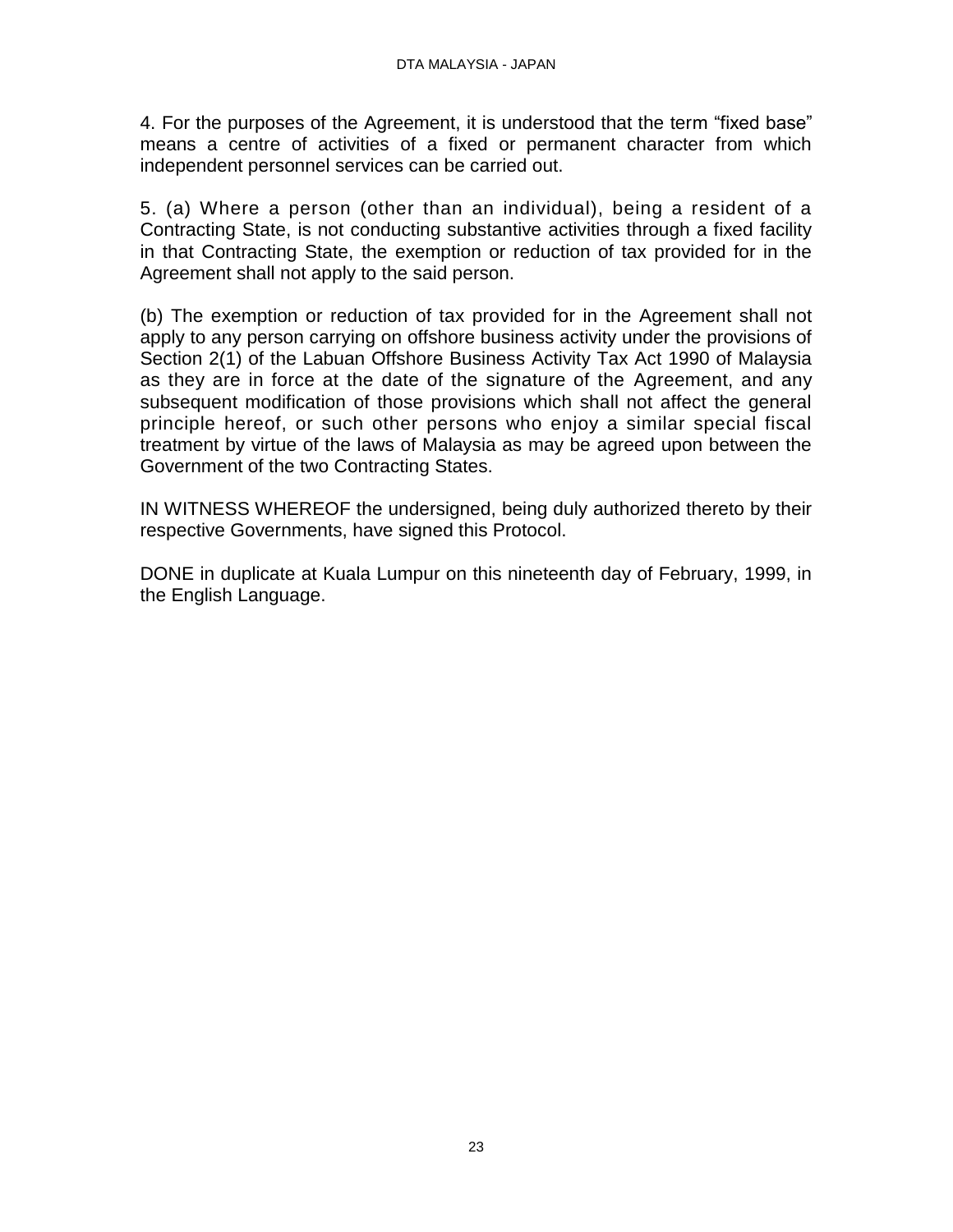P.U. (A) 165/2010 Signed : 10 February 2010 Entry into Force: 1 December 2010 Effective Date : 1 January 2011

#### <span id="page-23-0"></span>**PROTOCOL AMENDING THE AGREEMENT BETWEEN THE GOVERNMENT OF MALAYSIA AND THE GOVERNMENT OF JAPAN FOR THE AVOIDANCE OF DOUBLE TAXATION AND THE PREVENTION OF FISCAL EVASION WITH RESPECT TO TAXES ON INCOME**

The Government of Malaysia and the Government of Japan,

Desiring to amend the Agreement between the Government of Malaysia and the Government of Japan for the avoidance of double taxation and the prevention of fiscal evasion with respect to taxes on Income, signed at Kuala Lumpur on 19 February 1999 (hereinafter referred to as "the Agreement") and the Protocol signed at Kuala Lumpur on 19 February 1999 which forms an integral part of the Agreement (hereinafter referred to as "the Protocol of 1999),

Have agreed as follows:

#### **Article 1**

Article 25 of the Agreement shall be deleted and replaced by the following:

#### **"Article 25**

1. The competent authorities of the Contracting States shall exchange such information as is foreseeably relevant for carrying out the provisions of this Agreement or to the administration or enforcement of the domestic laws concerning taxes of every kind and description imposed on behalf of the Contracting States, or of their political subdivisions or local authorities, insofar as the taxation thereunder is not contrary to this Agreement. The exchange of information is not restricted by Articles 1 and 2.

2. Any information received under paragraph 1 by a Contracting State shall be treated as secret in the same manner as information obtained under the domestic laws of that Contracting State and shall be disclosed only to persons or authorities (including courts and administrative bodies) concerned with the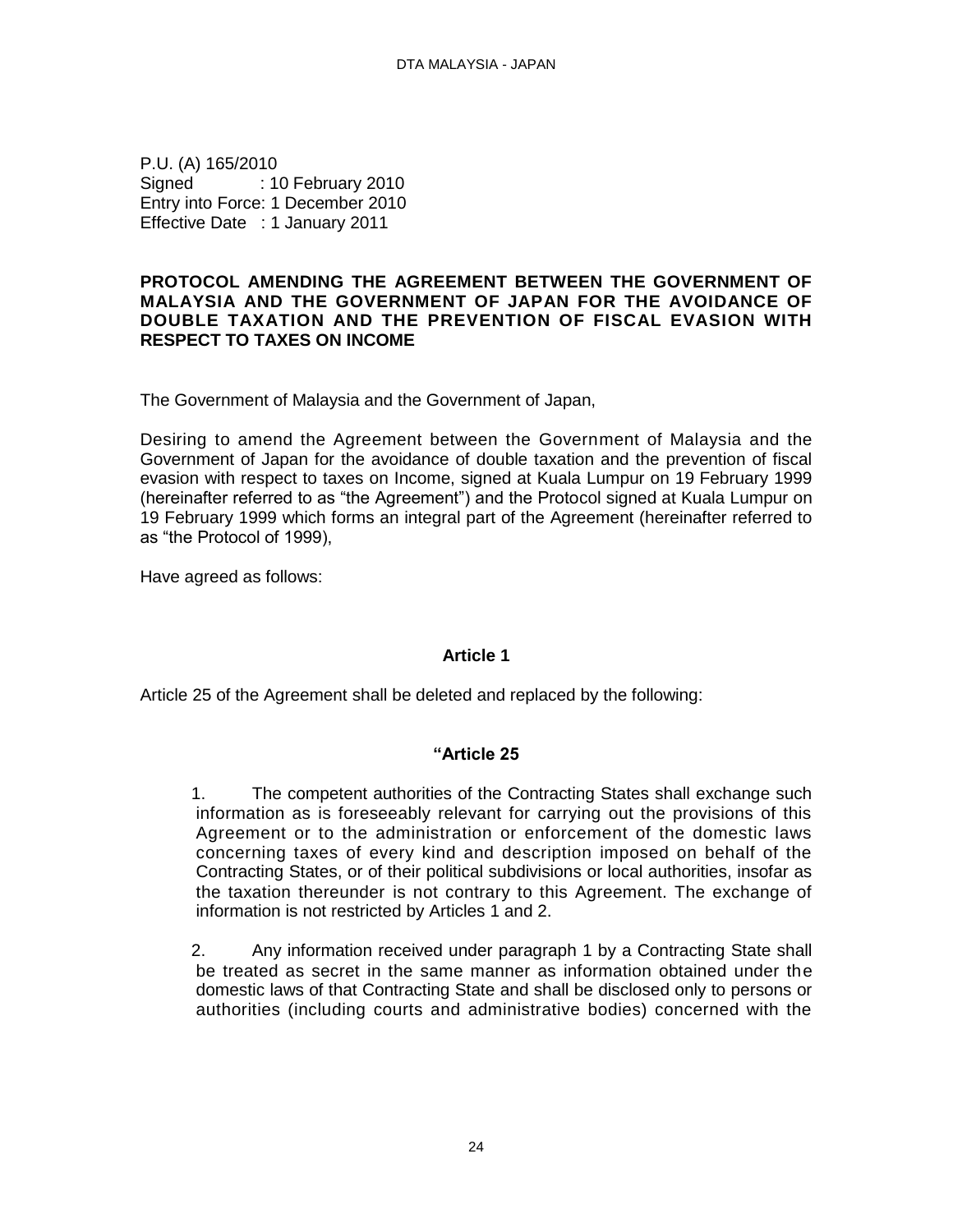assessment or collection of, the enforcement or prosecution in respect of, the determination of appeals in relation to the taxes referred to in paragraph 1, or the oversight of the above. Such persons or authorities shall use the information only for such purposes. They may disclose the information in public court proceedings or in judicial decisions.

3. In no case shall the provisions of paragraphs 1 and 2 be construed so as to impose on a Contracting State the obligation:

- (a) to carry out administrative measures at variance with the laws and administrative practice of that or of the other Contracting State;
- (b) to supply information which is not obtainable under the laws or in the normal course of the administration of that or of the other Contracting State;
- (c) to supply information which would disclose any trade, business, industrial, commercial or professional secret or trade process, or information the disclosure of which would be contrary to public policy.

4. If information is requested by a Contracting State in accordance with this Article, the other Contracting State shall use its information gathering measures to obtain the requested information, even though that other Contracting State may not need such information for its own tax purposes. The obligation contained in the preceding sentence is subject to the limitations of paragraph 3 but in no case shall such limitations be construed to permit a Contracting State to decline to supply information solely because it has no domestic interest in such information.

5. In no case shall the provisions of paragraph 3 be construed to permit a Contracting State to decline to supply information solely because the information is held by a bank, other financial institution, nominee or person in an agency or a fiduciary capacity or because it relates to ownership interests in a person."

#### **Article 2**

There shall be added a new paragraph 3A to the Protocol of 1999, written as follows;

"3A. With reference to paragraph 5 of Article 25 of the Agreement, a Contracting State may decline to supply information relating to confidential communications between attorneys, solicitors or other admitted legal representatives in their role as such and their clients to the extent that the